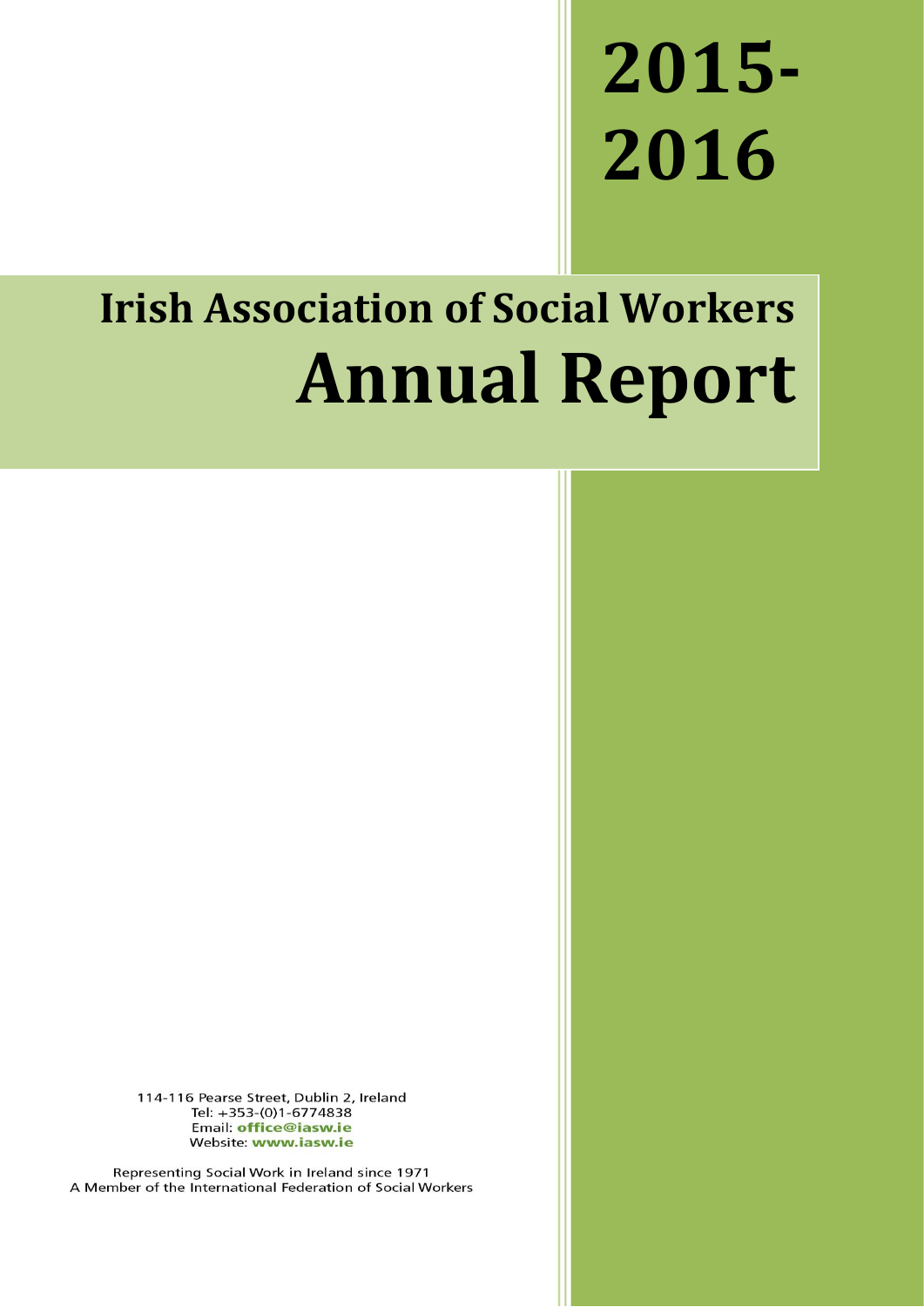# **Table of Contents:**

| <b>IASW Board of Directors and Council</b>                           |                |  |  |  |
|----------------------------------------------------------------------|----------------|--|--|--|
| <b>Board Reports:</b>                                                |                |  |  |  |
| Chair Report - Donal O'Malley                                        | $\overline{4}$ |  |  |  |
| Vice Chair - Aisling Coffey                                          | 6              |  |  |  |
| Company Secretary - Billie Anne McCauley                             | $\overline{7}$ |  |  |  |
| Treasurer - Trish Sweeney                                            | $\overline{7}$ |  |  |  |
| Membership Officer - Trish Mylan                                     | $\overline{7}$ |  |  |  |
| The Social Work Registration Board CORU - Joe McCarthy               |                |  |  |  |
| Council Liaison - Patrice Reilly                                     | 8              |  |  |  |
| The IASW Social Work Awards - Paula Donohoe                          | 8              |  |  |  |
| Office Manager Report - Danielle McGoldrick                          | 10             |  |  |  |
| Professional Development Co-Ordinator - Cliona Murphy                | 10             |  |  |  |
|                                                                      |                |  |  |  |
| <b>Special Interest, Affiliate &amp; Associate Group Reports:</b>    |                |  |  |  |
| Social Workers in Foster Care - Cahal McHale                         | 11             |  |  |  |
| Southern Region - Zoe Linnane                                        | 14             |  |  |  |
| Social Workers in Adult Mental Health - Mary G Killion               |                |  |  |  |
| Child & Adolescent Mental Health Social Workers- Eoin Barry          | 16             |  |  |  |
| Child & Family Social Workers - Maria McGloughlin                    |                |  |  |  |
| Primary Care Social Workers - Barbara McDonagh                       | 18             |  |  |  |
| Ageing - Bernadette Casey                                            | 19             |  |  |  |
| Probation - Saragh McGarrigle                                        | 21             |  |  |  |
| Social Workers in Disability - Emer Haastrup                         | 22             |  |  |  |
| Practitioner Research Group - Sarah Donnelly                         | 22             |  |  |  |
| NEW Social Workers - Claire Costello                                 | 23             |  |  |  |
| <b>Associate Groups</b>                                              |                |  |  |  |
| The Irish Social Worker Journal - Frank Browne                       | 24             |  |  |  |
| The International Affairs Group - John Brennan                       | 25             |  |  |  |
| <b>Affiliated Groups</b>                                             |                |  |  |  |
| The Head Medical Social Workers - Amanda Casey                       | 26             |  |  |  |
| Council of Irish Adoption Agencies - Cathal Clifford & Eileen Conway |                |  |  |  |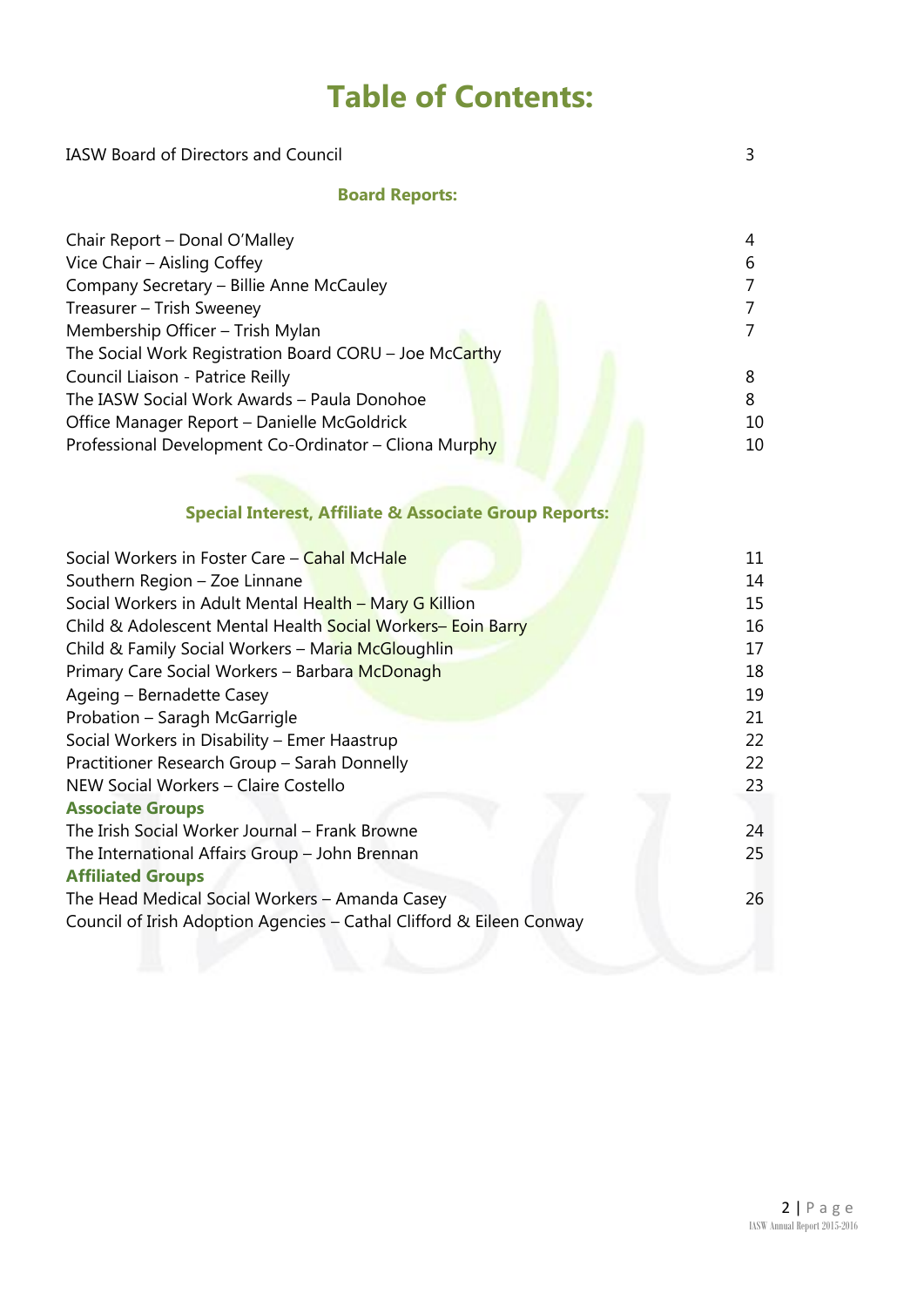| <b>Board &amp; Council Members 2015 - 2016</b>                            |                                               |                                                   |  |  |  |
|---------------------------------------------------------------------------|-----------------------------------------------|---------------------------------------------------|--|--|--|
| <b>List of Board Members:</b>                                             |                                               |                                                   |  |  |  |
|                                                                           | Chair - Donal O'Malley                        | Vice Chair - Aisling Coffey                       |  |  |  |
|                                                                           | Treasurer - Trish Sweeney                     | Secretary - Billie Anne McCauley<br>Paula Donohoe |  |  |  |
|                                                                           | Joe McCarthy                                  |                                                   |  |  |  |
|                                                                           | <b>Patrice Reilly</b>                         | Trish Mylan                                       |  |  |  |
|                                                                           | Sandra McDonagh (resigned Feb'16)             | <b>Frank Browne</b>                               |  |  |  |
|                                                                           | John Brennan (co-opted Mar'16)                |                                                   |  |  |  |
| <b>Special Interest, Affiliate &amp; Associate Group Representatives:</b> |                                               |                                                   |  |  |  |
|                                                                           | Ageing (SIGA)                                 | <b>Bernadette Casey</b>                           |  |  |  |
|                                                                           | Children & Families                           | Joe McCarthy                                      |  |  |  |
|                                                                           | Child/Adolescent Mental Health (CAMHS)        | Eoin Barry                                        |  |  |  |
|                                                                           | Southern Region                               | Zoe Linnane & Mary T Kenny                        |  |  |  |
|                                                                           | Social Workers in Disability (SWID)           | <b>Emer Haastrup</b>                              |  |  |  |
|                                                                           | Social Workers in Probation                   | Saragh McGarrigle                                 |  |  |  |
|                                                                           | <b>Adult Mental Health (SWAMH)</b>            | Mary G Killion                                    |  |  |  |
|                                                                           | <b>Primary Care</b>                           | Barbara McDonagh                                  |  |  |  |
|                                                                           | <b>Retired Members</b>                        | Pat Waldron                                       |  |  |  |
|                                                                           | <b>Foster Care</b>                            | <b>Cahal McHale</b>                               |  |  |  |
|                                                                           | Practitioner Researcher Group                 | Sarah Donnelly                                    |  |  |  |
|                                                                           | <b>New Social Workers</b>                     | Claire Costello                                   |  |  |  |
|                                                                           | The Irish Social Worker Chairperson (Interim) | Frank Browne                                      |  |  |  |
|                                                                           | The Council of Irish Adoption Agencies        | Cathal Clifford & Eileen Conway                   |  |  |  |
|                                                                           | <b>Head Medical Social Workers</b>            | Amanda Casey                                      |  |  |  |
|                                                                           | <b>International Affairs Committee</b>        | John Brennan                                      |  |  |  |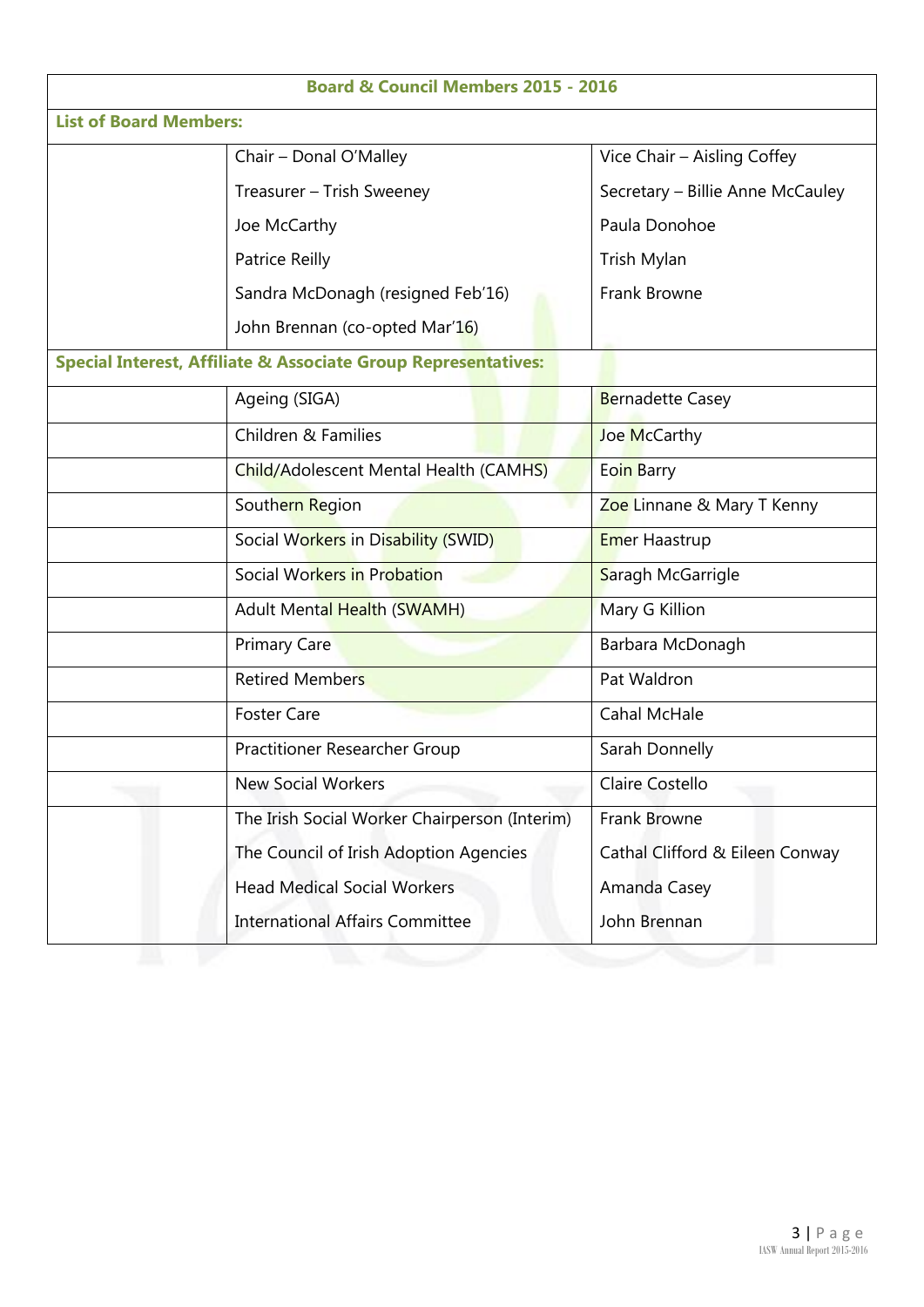# **Introduction**

It gives me great pleasure, on behalf of the IASW staff, Board & Council, to present to you the IASW Annual Report for 2015-2016. This report aims to give you an overview of the activities undertaken by your professional body, the Irish Association of Social Workers, for the benefit of all the social workers in the Republic of Ireland. The various sections document the work of the members of the Board, the various Special Interest & Associate Groups, and our Office Manager and CPD Officer over the last twelve months

The continued growth and development of our profession within Ireland and the ability of the Association to continue to work towards enhancing social work practice as well as addressing the concerns of social workers and those that we work with is reliant on members giving what we can of our time and all of us making equitable financial contributions. I hope you will share this report with your social work colleagues who aren't yet members of the Association and encourage them to join their professional body.

Donal O'Malley **Chairperson**

# **Board Reports**

# **Chair Report** Donal O'Malley

Firstly, I wish to thank the IASW staff, Danielle McGoldrick and Clíona Murphy. They have been and continue to be the 'engine' of the Association. The information, quidance and support that they offer in their respective roles to the Board and I, and to you as the members, ensures that the Association runs effectively. Secondly, I would like to thank this year's Board who have worked tirelessly on behalf of all the members of our Association. And thirdly, I wish to thank the various Chairs' of the Special Interest and Associate Groups and the many individual members who over the last 12 months have given their time to ensure that we have a vibrant and active Association.

Last year the Board developed a three-year strategy for the Association and set about implementing that plan this year. It is hoped that this strategic plan will form the basis of the work-plan for successive Boards. The strategic plan, which members of the Board have shared with Special Interest Groups over the last number of months, will give focus to the work of the Association and enable us to make substantive progress in a number of key areas. Over the last 12 month's members of the Board have each carried a "portfolio" linked to the strategic plan, so progress is already underway.

These are some specific the areas that as Chairperson of the Association, I have undertaken, with the support of the Board and Council members, over the last 12 months.

# **Engagements with Tusla & HSE management**

Over the course of the last 12 months, the Association has continued to make submissions to and meet with representatives of both Tusla and HSE management in order to highlight issue of concern to members in various areas of social work practice. These meetings have enabled a greater understanding of the social work role amongst HSE management and have allowed social workers to contribute to the ongoing development of policies and procedures within Tusla. The recent indication from Tusla that it will be creating a social work senior practitioner post alongside each existing team leader post, is a manifestation of our efforts in this area.

# **Workforce Development and Health & Social Care Professionals' Representation**

The Association has made a number of submissions and representations to the recent Workforce Planning Workshops and in the consultation with the Health and Social Care Professionals section within the HSE, on behalf of social workers and has raised a number of issues that concern the development of the social work profession within the HSE, including the need for financial support for social workers seeking further training, the enhancement of management structures and the development of advanced practitioner posts.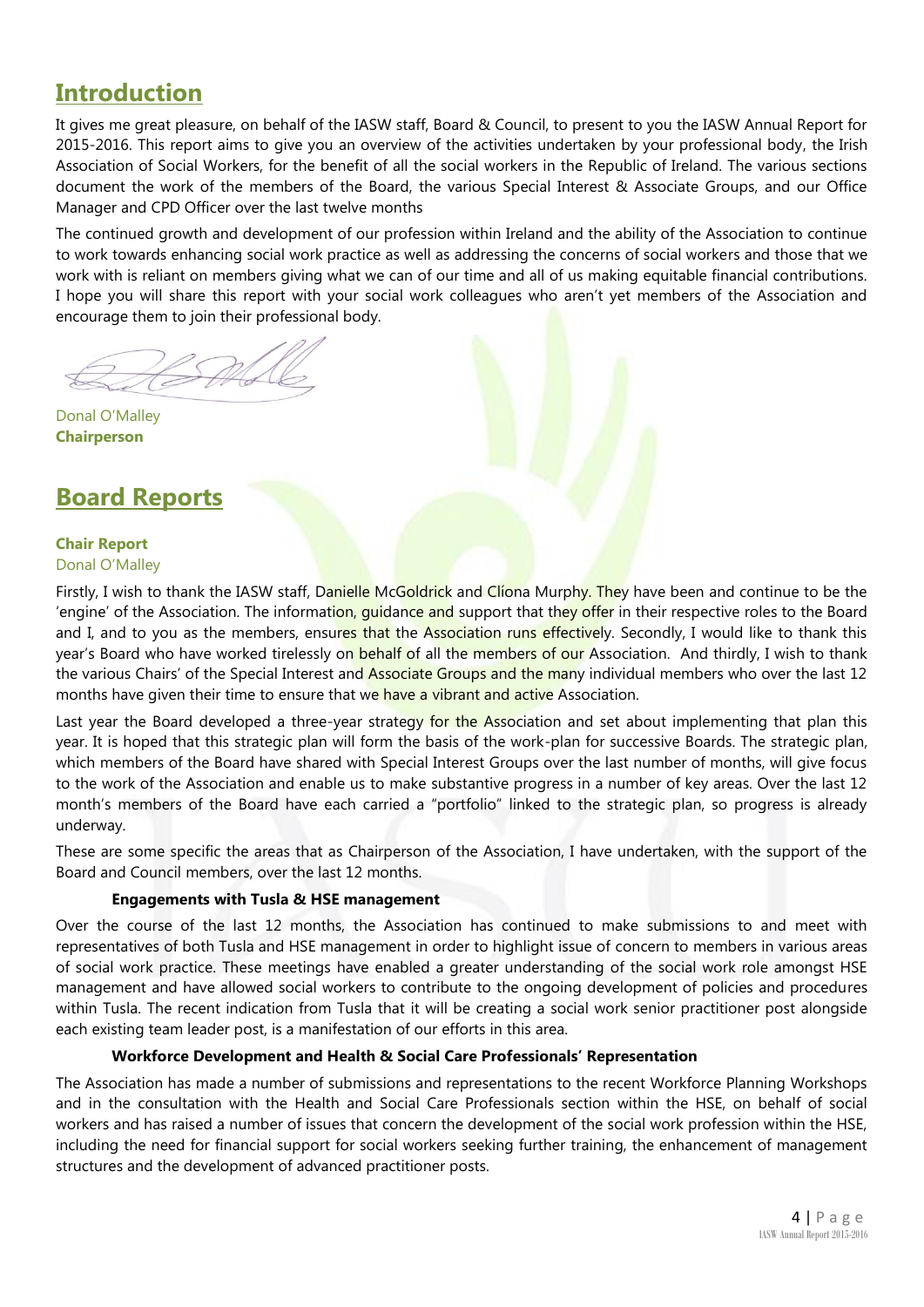# **CORU**

We are now in the middle of CORU's 24 month CPD cycle, after which social workers may be subjected to an audit. In our meetings with CORU, the Association has highlighted the concerns of our members, in particular with regard to recording and documenting their CPD, and we have maintained a communication pathway with our regulating body that has allowed us to ensure that members' are supported and informed about developments.

# **Fitness to Practice Legal Expenses Cover**

Last year the Board put in place a legal expenses policy for members of the Association that ensured that should a member's practice be called into question they will be afforded the necessary legal supports. This policy has been tested when members have been informed of complaints made against them and these members have reported that the advice and support they have received from our legal advisors has been critical in managing such complaints.

# **Continuous Professional Development**

CPD training continues be a core part of the Association's business, offering social workers good quality training opportunities in a vast array of areas of interest to social work practitioners and mangers. This has become increasingly more important over the last years as CORU has implemented its CPD policy for social workers and as mentioned above, we are halfway through the two-year audit cycle. The **Association's CPD Officer Cliona Murphy continues to** design a comprehensive training programme that is essential for all social workers looking to maintain their registration and advance their social work practice and their careers.

# **Health & Social Care Professionals' Alliance**

The IASW continues to have regular meetings with the other professional bodies that are or are due to be registered by CORU. The HSCPA, previously known as the PBAI, deals with issues that are common to all the professions and with prior agreement of all membership bodies. The HSCPA seeks to ensure the representation of health and social care professionals on the various clinical programmes and is working with the Dept. of Health to develop a strategy to enhance the representation of and supports for Health and Social Care professionals at all levels of health care policy and implementation.

# **Promotion of Social Work profession & the Social Work Awards**

This IASW has worked hard to promote the role of social work and highlight the positive difference that social workers can make in the lives of the people we work with, through its engagement with the media, alliances with other organisations and also in our dealings with public representatives and State agencies. Over the last 12 months we have had the opportunity in the print media, on radio and on TV to discuss issues of concern to social workers. Details of these and the various press statements that we have released can be found on the website.

This year is the second year of the IASW Social Work Awards. The event has grown with a new category focused on research added. The Awards serve not only to acknowledge the exemplary practice of certain social workers, but also to highlight the important role that social workers play and bringing that message to nationwide awareness. My thanks in particular to the Awards organising committee and our panel of judges for their hard work and dedication that has ensured the continued success and growth of this event.

# **Meetings with members of the Oireachtas**

During the last 12 months, various delegations from Council and the SIGs in Older Persons, Mental Health, Disability, Children & Families and Primary Care met with members of the Cabinet as well as members of the opposition and representatives from the Seanad, in the Oireachtas. These groups highlighted issues of concern for social workers in their specific care group areas, as well as bringing to attention of public representatives our unique experience from the frontline. The relationships that the Association has fostered with public representatives has increased awareness of the role that social workers play and has also allowed the voice of social workers to be heard in Oireachtas Committees.

Some of the issues that the IASW campaigned on in the last twelve months include:

# **Housing & Homeless**

Throughout the year the Association, with the support of its member and through alliances with other organisations, has highlighted various issues with regards to people living in unsuitable accommodation or being subjected to homelessness. The Association used the General and Seanad elections earlier in the year to give voice to this and other issues.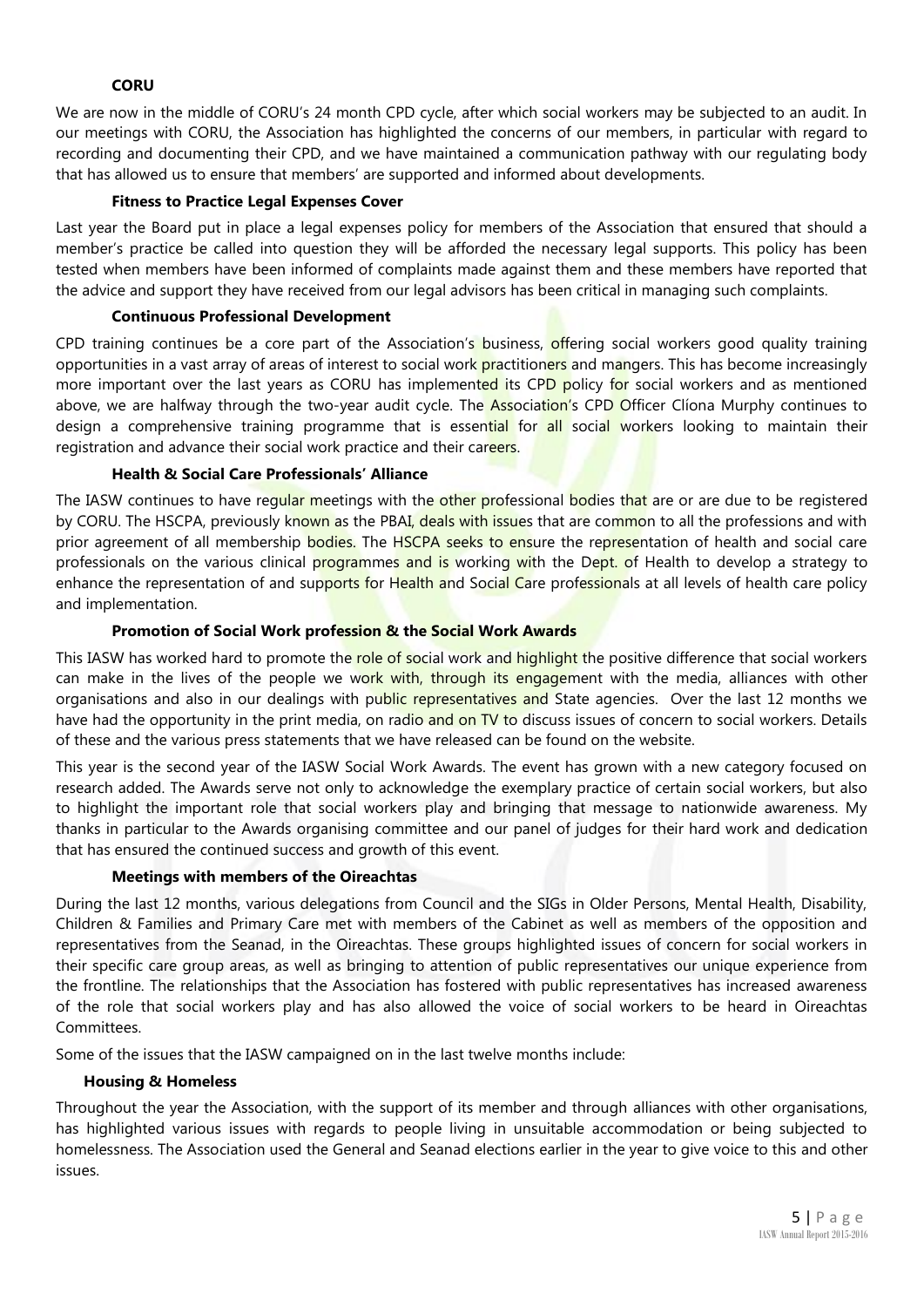# **Direct Provision, Refugees & Migrants**

The Association continues to campaign for the implementation of the McMahon recommendations and ultimately for an end to Direct Provision. Maeve Forman and Muireann NiRaghallaigh have recently established a new SIG focused on Migrants and Minority Ethnic Communities which will seek to identify issues and support social workers working with migrants and asylum seekers.

# **Preferences of Older Persons**

In collaboration with Age Action, UCD School of Social Policy, Social Work & Social Justice and the Alzheimer Society of Ireland, the IASW launched a report into the care preferences of older people and how these are not being facilitated because of a lack of community homecare supports. This report was the fruit of research carried out by to Sarah Donnelly and John Brennan who have campaigned this cause for a number of years.

Again, I would like to thank all the members of the Board and Council for their hard work, to Clíona and Danielle for their unfailing dedication to the Association and all its members, and to the many members who have responded to my calls, texts and/or emails at all times of the day or night! Without the hard work of these and other dedicated individuals, we would not have such a vibrant professional body that continues to go from strength to strength.

# **Vice-Chair Report**

Aisling Coffey

It has been my great pleasure to have served on the board of our professional association for the past two years. I have had the privilege of meeting many members who hold their professional practice to the highest standards and continually strive to improve the quality of social work service delivery. The IASW is built on a solid foundation of volunteerism, and our members invest their time, effort, talents and creativity in the interests of promoting our profession and the needs of those we serve.

In the last year, as vice-chair of the IASW, I have collaborated with my board colleagues and our office manager on financial, insurance, contractual, strategic and operational matters, including the commencement of IASW business planning to complement the processes already in place for strategic planning. With my colleagues, I have endeavored to provide a quality service to all member queries channeled through the office, where Danielle continually provides the highest standards of customer service.

In collaboration with Frank Browne and Cliona Murphy, the first IASW standards for professional social work supervision have been published. In developing this publication, standards from the Republic of Ireland, Northern Ireland, United Kingdom, USA, Australia and New Zealand were reviewed and valuable feedback was generously forthcoming from a number of members who acted as consultants or "critical friends", as well as board and council members. It is my hope that this standards document will be used as a foundation for further development and continuous improvement in the pursuit of excellence in social work supervision in the years to come.

In response to the needs of our members, Patrice Reilly and I have consulted with social workers across various service settings and agencies to seek feedback on the implementation of the "HSE Safeguarding Vulnerable Persons at Risk of Abuse: National Policy and Procedures". We will be representing your views and seeking your support in collaborating with the HSE to continually improve the quality of social work service delivery for the vulnerable adult.

Perhaps one of the most enjoyable aspects of my board role this year was visiting and consulting with our Special Interest and Associate Group colleagues in SIGA, Foster Care, Probation and the Head Medical Social Workers Group. These groups act as advisors to Association and work hard year round, providing CPD and addressing issues of concern to the profession. Through consultation sessions with our Special Interest and Associate Group colleagues this year, board members were able to elicit valuable feedback that will be used to further improve Association functioning.

The ongoing success of the IASW has no doubt been maintained by the hard work of the Associations two staff members, Danielle McGoldrick and Cliona Murphy, as well as the voluntary efforts of all Board and Council members. I would like to thank all of you for your ongoing commitment and dedication in promoting our profession and improving the functioning of our association.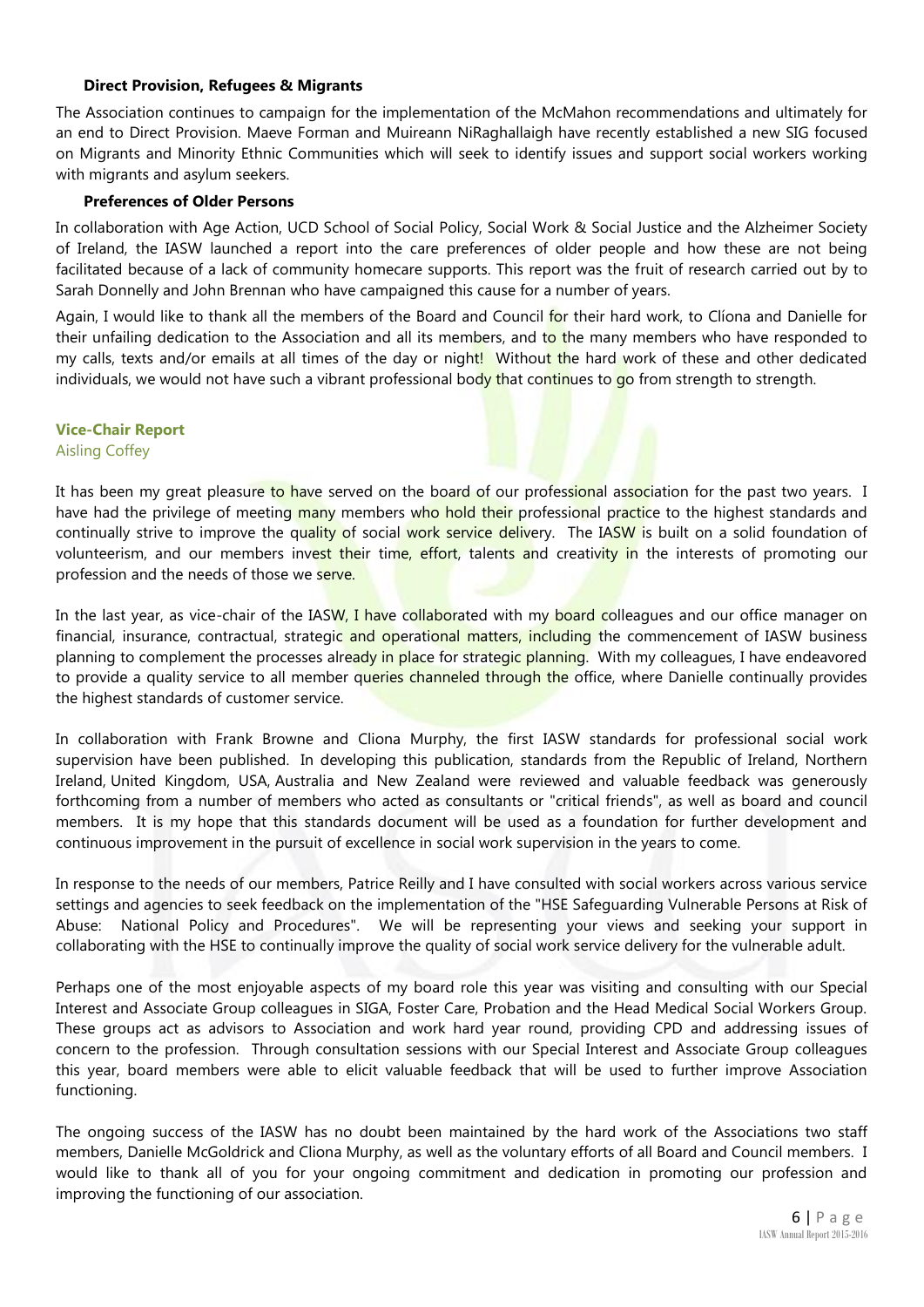# **Company Secretary**  Billie Anne McCauley

The Company Secretary is responsible for the efficient administration of a company, particularly with regard to ensuring compliance with statutory and regulatory requirements and for ensuring that decisions of the Board of Directors are implemented. Despite the name, the role is not a clerical or secretarial role one in the usual sense. The company secretary ensures that an organization complies with relevant legislation and regulation, and keeps board members informed of their legal responsibilities.

Company secretary is the company named representative on legal documents, and it is their responsibility to ensure that the company and its directors operate within the law.

The main roles of the Secretary are:

In consultation with the Chair agree and circulate the agenda for Board and all relevant committee meetings

- Ensure effective communication with members occurs.
- Check minutes with chair and circulate
- Act as Company Secretary
- Other roles within the last year include:
- Assist office manager/chair in dealing with issues that have arose in a quick response via email.
- Respond directly to members of the public with their questions in relation to social work.
- Review and approve new members.
- Working towards devising a membership strategy for the IASW.

A number of routine tasks have also been completed with the assistance of the Office Manager including dealing with routine queries. The role of Company Secretary within the IASW work load is easily manageable due to the hard work of the Office Manager.

# **Treasurer**

# Trish Sweeney

The role of the Treasurer is to provide financial governance over the IASW activities and to advise the board on financial matters such as new projects, cash flow and oversee the budgets and accounts.

In this role I have been co-authorising and monitoring transactions, reviewing special interest groups funding applications, liaising with the Office Manager who undertakes the day to day accounts and the CPD Officer reviewing financial issues that impact on the Associations financial position. This oversight ensures that all members that value for money is achieved by the IASW in all their business activities.

I also worked closely with the Vice Chair and the Officer Manager to assess funding of IFSW events.

The end of year for 2015 has been audited by John Meade and will be presented and adopted at the AGM on the  $17<sup>th</sup>$ June 2016.

# **Membership Officer**

Trish Mylan

Building on the work of the previous membership officer Aisling Coffey to grow membership, a qualitative and quantative analysis of data in relation to membership was undertaken. The results will underpin a new strategy to understand and address the needs of our members and to find ways of increasing membership.

Also established through this research was member's appreciation of items received in hardcopy such as The Social Work Journal and CORU packs.

The board and membership secretary support the request from regional members for IASW to offer more regional events and for IASW to be more relevant to regional IASW members. Certain strategies are being explored. One idea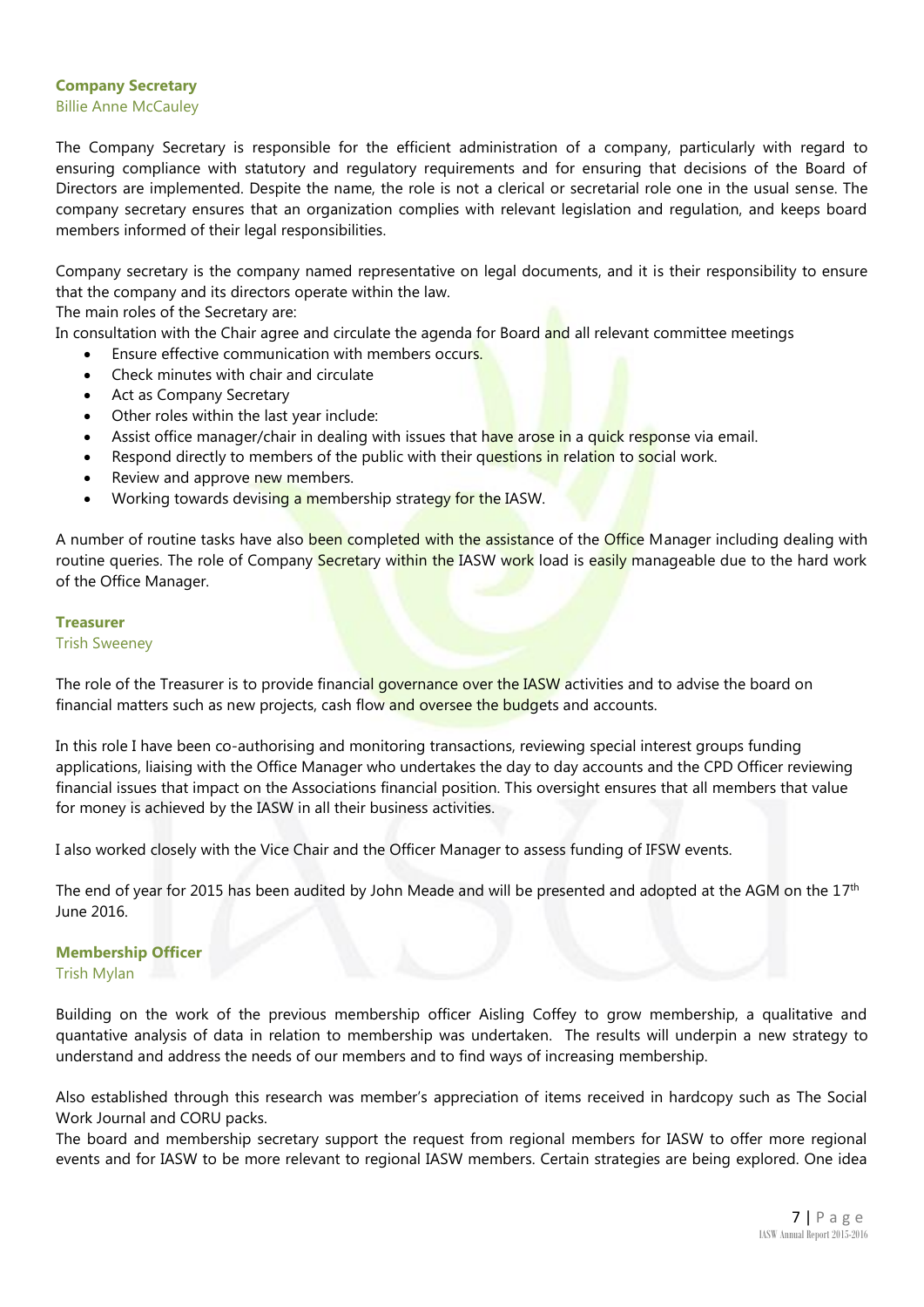being followed up is the recruiting and training of regional coordinators to lead on CBT and other events in the regions.

Finally, The IASW is run by members for members, social work is our profession. We invite you to help continue to ensure high professional standards in Irish Social Work by joining IASW and contributing to the future of Irish social work through your professional body *The Irish association of Social Workers*.

**The Social Work Registration Board, CORU** Joe McCarthy

No report for 2015/2016 term.

**Council Liaison** Patrice Reilly

The Council Liaison Role was a new role during the 2015/2016 term. During the year I have organised and coordinated a number of sub groups of the IASW Board and Council:

The Promotion of the Role of the Social Worker sub group arose out of members' concerns that the SW role is being eroded across care group settings. The group is composed of representatives from each IASW SIG. This group has drafted a letter to the relevant government departments requesting a meeting to discuss members' concerns. The letter has been sent to the Board for sign off. The group is also currently drafting a document which will aim to clarify to all stakeholders the value of the social work role across MDTS and other settings. The group is planning an IASW CPD event whereby this document will be launched.

The Social Work Housing Action Subgroup was formed to support members to raise concerns with the relevant stakeholders regarding the current housing and homeless crisis. This group is composed of SW members who work in housing and others for whom housing and homelessness is a key issue arising in their daily work. The group drafted a 'Housing Questions for Candidates' leaflet in advance of the February General Elections to support members to raise concerns regarding the housing crisis. The group is currently planning a CPD/awareness raising event for social workers and service users for Winter 2016. The group is also expanding and joining with social workers across Ireland to form an IASW Social Workers in Housing Special Interest Group.

I am also working alongside our Vice Chair in collating members' feedback regarding the Safeguarding Vulnerable Adults Policy. We are currently drafting correspondence to the HSE Safeguarding Office to seek a meeting to discuss members' feedback and address the queries. We have also been in touch with our members who work on the Safeguarding Teams offering support to establish a Special Interest Group in the area.

Further to the Marriage Equality Legislation, I have reviewed the IASW Guidelines on 'Lesbian, Gay and Bisexual People: A Guide to Good Practice for Social Workers' and 'A Quick Reference Guide'. I am currently liaising with GLEN regarding finalising these.

As Council Liaison Officer, I have supported members with general queries including queries regarding membership and the re-establishing of the Children and Families Special Interest Group. To this end, I have worked with our Office Manager and Vice Chair to develop material aimed at encouraging membership of the IASW and of Special Interest Groups. Although I will not be running for the Board for the 2015/2016 period due to other commitments, I will continue to support the development of the association and its recruitment of members through other activities. I believe it is critical that as social workers, we join, and becoming active in, our association not only to give voice to the issues and experiences of our service users but also to form a strong, cohesive voice in developing and progressing the role and the value of our profession.

# **The IASW Social Work Awards 2015** Paula Donohoe

For the first time in the history of Ireland the Irish Association of Social Workers held the first Social Worker of the Year Awards on the 4<sup>th</sup> of June in the Double Tree Hilton Hotel. The Award ceremony was about recognising the excellent, diverse work that takes place in the profession and celebrating the many outstanding achievements of social workers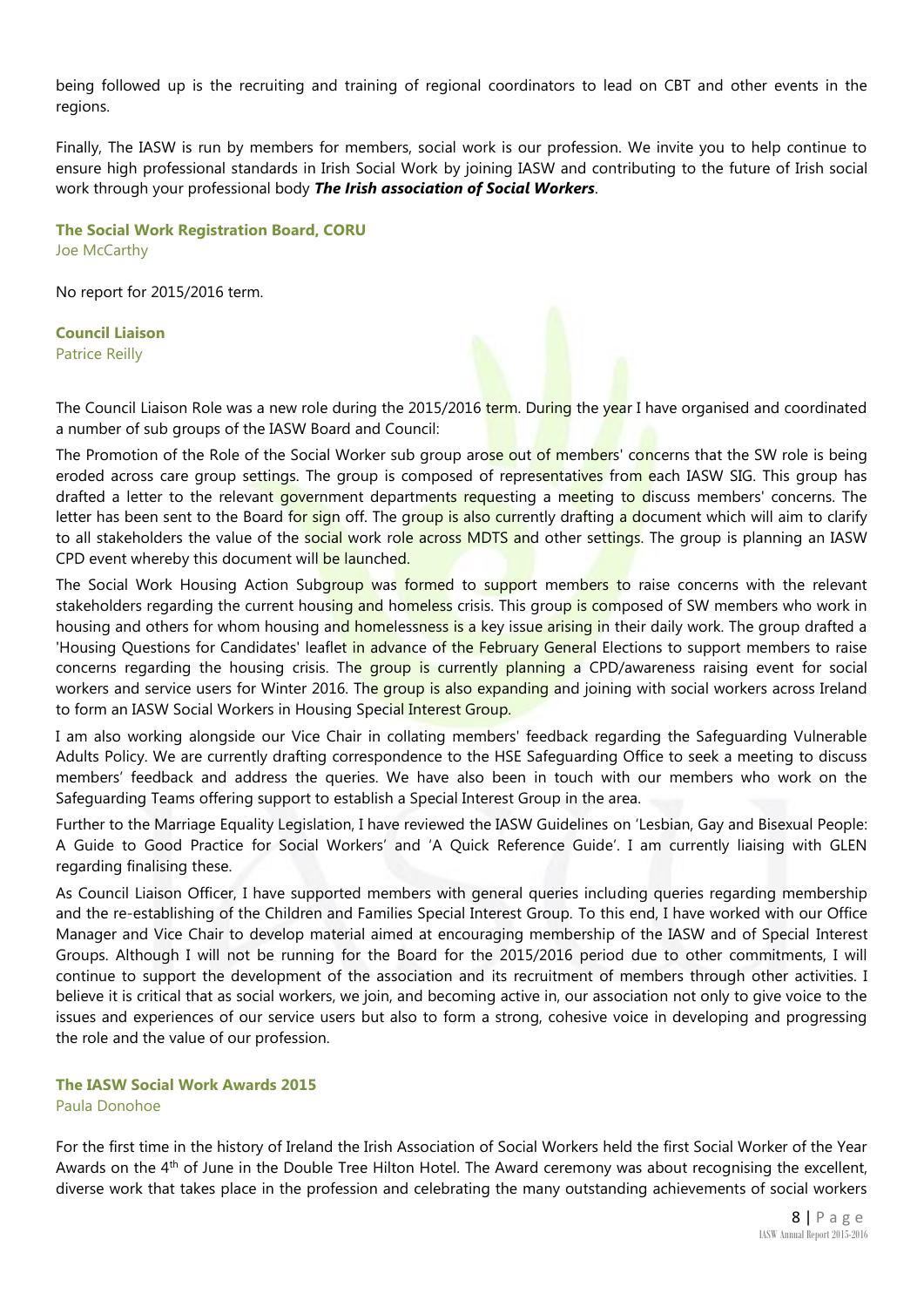across Ireland. It also had an important role to play in making social work's contribution know to the wider public. Tribute was paid to the 'life changing' work of social workers at the ceremony where guests recognised the skill and professionalism of frontline practitioners nominated in the 4 categories- Social Worker of the Year, Newly Qualified Social Worker of the Year, Practice Teacher of the Year and Social Work Team of the Year.

The Social Worker of the Year category was presented by Paula Donohoe, Director of Services for DeafHear. The category celebrated the achievements of social workers. This award category received the highest number of entries. The panel were impressed with the dedication displayed by the 3 finalists, Patrice Reilly from Primary Care in Dublin 2, Christine Hennessy from Barnardos in Dublin 1, Claire O'Regan from the Mental Health Services in Dublin 24 with Christine Hennessy being the winner of this category for her determination to provide an innovative, creative and specialist service where parents find hope, understanding and practical tools to help them support their adopted children on their journey towards secure emotional attachment.

"Totally helped us to change the dynamic in our family."

"Support when we most needed, it made all the difference in the world."

The Newly Qualified Social Worker category was presented by Norah Gibbons, Chairperson of CORU.

This award was open to newly qualified social workers. The panel were looking for a practitioner with the potential to become a future role model for the profession. There were two social workers shortlisted for this category – Tara Whelan from the Mater Hospital in Dublin 7 and Louise Conneally from DeafHear in Galway. The winner of this category was Louise who 'gains trust and respect with that perfect balance of professional skill set along with personality traits she possesses'. Her colleagues describe her as approaching 'each work day with enthusiasm and positivity, which not only lifts the spirits of her service users of all ages and capabilities but of her work colleagues too.'

# The Practice Teacher of the Year category presented by Senator Jillian Van Turnout.

This category was open to social workers who are involved in mentoring and supervising students and the judges were looking for practice teachers with the ability to successfully motivate and inspire their students. Included in the short list was Majella Hickey from Probation Services in Dublin 7 and David Williamson from Probation Services in Dublin 7. However, the winner of this category went to Aideen McDonnell from the Mental Health Services in Dublin. Aideen is 'fair and considerate' and endeavors to make sure students get as much experience as possible in their placement'.

The Social Work Team of the Year Category presented by Dr. Hilda Loughran, Director of Social Work (UCD). This award celebrated the achievements of social work teams working with children and their families. The judges were on the lookout for a strong, stable team with high morale and one that consistently delivers high standards of best practice. The shortlist included the West Central Team, Child and Family Agency in Donegal, the Dublin North City Fostering Social Work team in Dublin 9.

The winner of the category was the Mayo -Child Protection and Welfare team. The team strived to provide a high quality service and have been creative and dynamic in relation to responding to client needs. The booklet 'A Stone unturned. A guide for families whose children have experienced sexual abuse' and the information leaflets for children are good examples of workers recognising and responding to the specific needs of their client group.

Families felt 'listened to and more importantly heard'. They felt they were 'given a say in the outcome for their children'.

Overall the First Social Work Awards was a great success. The IASW would like to thank all the nominators and nominees for their applications. Hopefully next year the ceremony will be as popular.

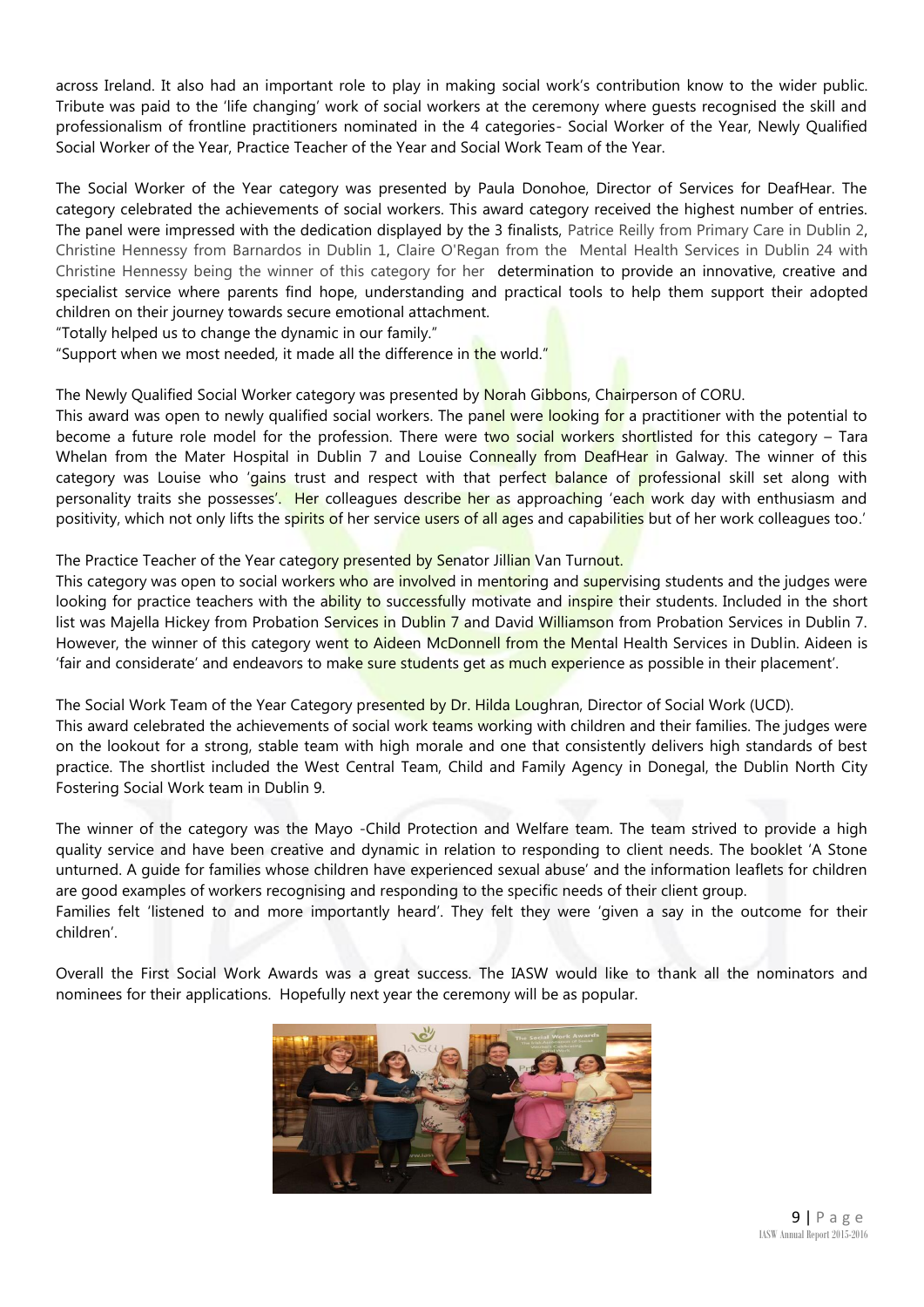# **Office Report** Danielle McGoldrick

The 2015/2016 term has been an extremely eventful and busy period for the association. The majority of my work has focused on; the development, design and implementation of a new payment system for our website. The new system allows us to produce financial reports and statistics, which assist the Board in key decision making processes.

In my role as Office Manager, I have to balance a wide & varied task load, these include:

- Membership
- The Board of Directors
- Council
- All forms of communication to members
- Website development and updates
- Insurance & Legal
- Finance Management
- Publications
- Advertising
- Comm's & PR
- Submissions, policies, correspondence
- General Admin

In September of 2015 we secured a part-time Tus Worker, Jason Doyle. Jason assisted me to with some of the day to day tasks, Jason was hardworking and we very much felt the benefits of an extra set of hands around the office. In April, fortunately for Jason he secured full time employment as an apprentice plumber. We are hoping to recruit a new TUS or CE Worker in the coming months.

I am currently preparing to go on maternity leave in mid-July. Sharon Melvin is once again available to cover my leave, and it reassuring to know that the office will be in safe hands, whilst I am on leave. I will return from leave in February 2017.

# **Professional Development Coordinator**

# Cliona Murphy

Since the last AGM, in relation to events:

- A total of 39 CPD events have been held including conferences (SIG & CPD Officer led), training, information seminars and workshops;
- The majority of events (24) were held in Dublin (more than half of the membership is Dublin-based). Events were also held in Athlone, Galway, Sligo, Limerick, Waterford and Cork (15);
- Almost 30 seminars on *CPD & the Requirements of Registration* have been provided nationwide;
- An increased number of interdisciplinary events were held, planned and coordinated with CPD officers from other Health and Social Care Professions;
- The IASW CPD Policy and Folder have been revised to ensure that they dovetail with, and bring added value to, the CORU CPD requirements of registration.

In addition to the *events* outlined above, *support* was provided to members to run events themselves. This support took the form of financial and administrative support including promotion of events through e-mail, Facebook, the IASW newsletter and [www.iasw.ie.](http://www.iasw.ie/) The nationwide events celebrating World Social Work Day 2016 is a good example. The CPD section of the website has been restructured and is updated on a regular basis. The IASW has also contributed to the development of the HSE Strategy on Education and Development for Health and Social Care Professions through work as a member of the sub group tasked with responsibility for developing the Strategy.

A new service Research Connect was developed with the support of the Practitioner Research SIG and was launched in October 2015. Research Connect is a service that links social workers looking for support to conduct and/or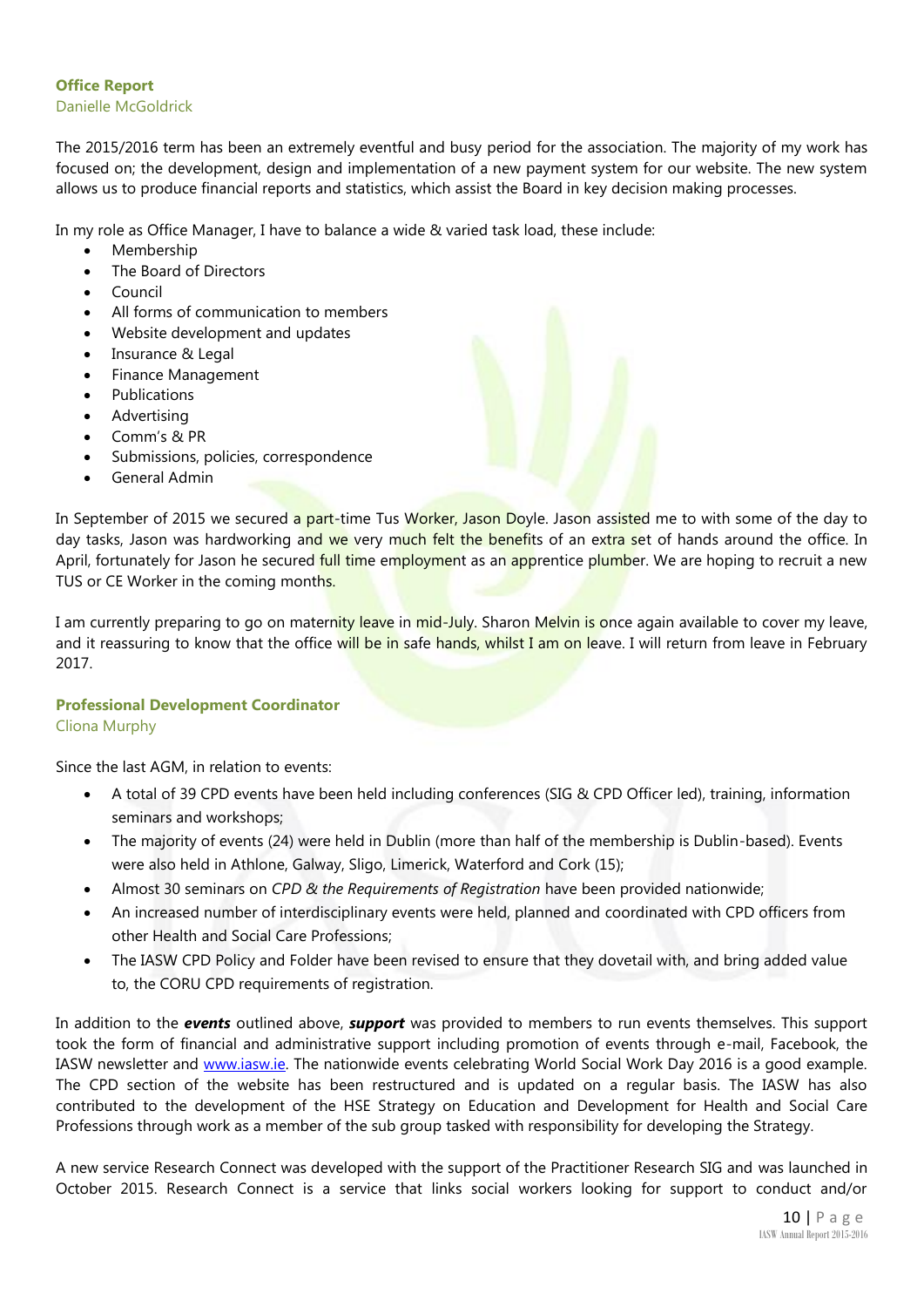disseminate research with mentors who wish to provide that support to the profession. A key aim of the service is to support social workers to contribute to the evidence base informing professional practice as a way of engaging in CPD.

**Promotion of the work and profile of the Association** was progressed by populating the website and Facebook with news about the IASW and its work. This took the form of submissions on proposed policy and legislation, examples of advocacy work taken on behalf of the members and service users, IASW in the media, and presentations from relevant events. A newsletter is compiled and circulated to the membership on a bimonthly basis updating members on the work and achievements of the Association.

*Representing the views of social workers on matters of social policy and practice* and *advocating for the interests of social work clients* are two key objectives of the Association. With this in mind, a number of submissions were collated on the basis of member and Board views. The IASW also represented social work and service user views in submissions made as members of coalitions of interest such as the Children's Rights Alliance. Submissions can be downloaded from the resources section of [www.iasw.ie](http://www.iasw.ie/)

A key element of the role has been to *provide information and advice* to social workers in relation to registration, continuing professional development and the *Code of Professional Conduct and Ethics for Social Workers*. Seminars on this topic have been provided nationwide and with the launch of CORU's audit cycle on 31<sup>st</sup> May 2015, will continue to be in high demand. These fora have provided an opportunity to *hear the views of members* and non-members alike, to discuss the issues arising and to *explore options as to how best to represent member concerns*. Key concerns continue include difficulties accessing good quality supervision, the impact of the contexts within which social workers work on their capacity to adhere to the Code, whether the SWRB will provide advice and quidance in relation to conflicts within and about the Code and the risk of complaints of professional misconduct as well as the role of employers with regard to supporting registrants engage in CPD. Many social workers are seeking out support and advice from the IASW CPD Officer in relation to maintaining their CPD portfolio and providing supporting evidence for engagement in CPD.

# **Special Interest Group (SIG), Affiliate & Associate Group Reports**

**Foster Care SIG** Cahal McHale

| <b>Chairperson:</b> | Cahal McHale | Vice-Chair: | Derek Hanley             |
|---------------------|--------------|-------------|--------------------------|
| Secretary:          | Karen Hope   | Treasurer:  | Yvonne Power (Waterford) |

*The Social Workers in Foster Care (SWIFC) Special Interest Group of the IASW aims to provide its members with a forum where Social Workers, in the area of Foster Care, can express relevant professional perspectives and advocate on behalf of children in Foster Care.* 

# **AGM & SWIFC Meetings;**

The SWIFC Group held its 2015 AGM on the 24th of October 2015 in Mount Errigal Hotel in Letterkenny. It was held during a break in the National Irish Foster Care Association Conference. Some existing, new members and returned SWIFC members attended. However, in line with the request of the IASW executive that Special Interest Groups hold their AGM and elect new committee members prior to the IASW AGM, the SWIFC arranged its 2016 AGM for 27<sup>th</sup> May. This date was chosen to coincide with the Adoption to Foster Care Conference, organised jointly between UCD and SWIFC, where existing and potentially new SWIFC members may be present in larger numbers. The new committee was elected and comprises Cahal McHale who was returned as Chairperson and Karen Hope returned as Secretary, with new Treasurer, Joan Boland.

Since the 2015 AGM, SWIFC committee meetings have continued to be held by phone conference, for reasons of finance/funding, pressure of time and work commitments as well as the wide geographic spread of members. While not ideal, these phone links have facilitated the continuing good work of the SWIFC committee. In addition to the phone conference, one face to face meeting was organised in Athlone on the 14th March 2016. The agenda for the meeting included a phone linkup with IASW vice chairperson, Ms Aisling Coffey, who outlined the IASW strategic plan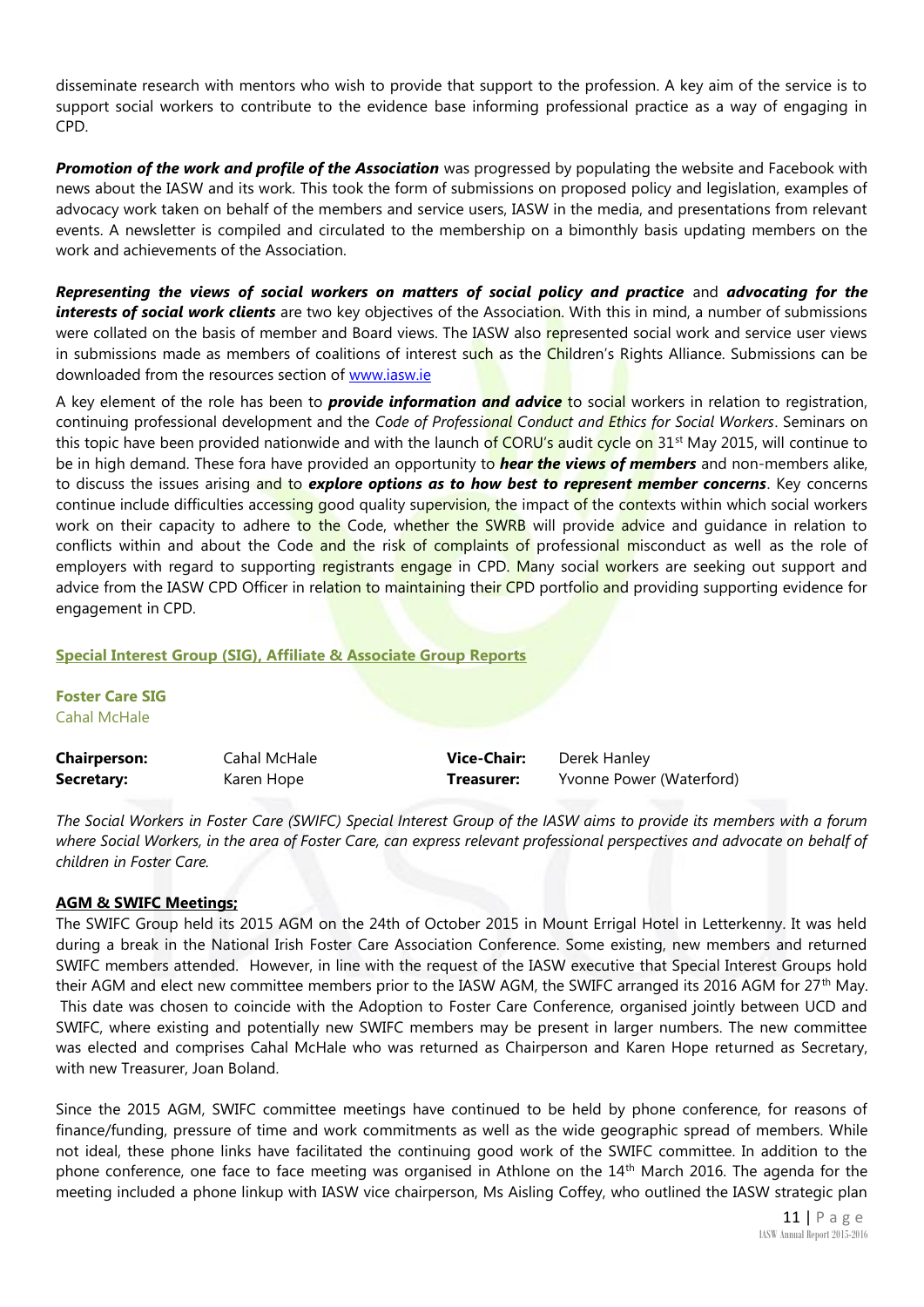which had been circulated before the meeting. The committee offered suggestions and feedback on the strategic plan which Aisling took note of to report back to the Board. At this meeting the committee proceeded with planning arrangements for the May SWIFC learning event (ultimately entitled "Adoption to Foster Care") and a review of progress in the completion of the SWIFC discussion document.

10 SWIFC committee meetings have been held in total since the last AGM on the 24/10/2015 to this date. There were as follows; 10/11/2015, 15/12/2015, 5/01/2016, 23/02/2016, 7/03/2016, 14/03/2016, 5/04/2016, 27/04/2016, 18/05/2016, 23/05/2016, with the 2016-2017 Conference and AGM being held on 27/05/2016.

The minutes of each meeting are distributed to the committee for review and consideration prior to the next meeting. It is hoped that an increased number of face to face meetings can be held in the future, though it is recognised that meeting physically in one location on frequent occasions is unrealistic.

# **SWIFC discussion document;**

The SWIFC committee have continued to work on the development of a discussion paper to reflect the views of Social Workers in fostering on the position and direction of foster care in Ireland. Although progress towards this objective has been slow, the discussion document has been completed and is now in the final stages of editing and review. It is planned that the document will be published and disseminated through the IASW website and other significant vested interests. A formal launch alongside or as part of a SWIFC learning event in Autumn 2016 is also being considered currently. A summary abstract of the main points of the document was drawn up for the attention and information of interested parties at the National IFCA conference and beyond. The document draws attention, not only to areas or matters of concern, but to the positive developments in fostering within Ireland in recent years.

Cahal McHale, SWIFC Chairperson was proposed and agreed to author the report, with input in developing the document from SWIFC committee members, and particular support from Mary Flanagan and Dr. Valerie OBrien.

# **National Irish Foster Care Association Conference;**

During the National IFCA conference held in October 2015, SWIFC members presented a number of workshops. One which was particularly relevant to the SWIFC group's current concerns was presented by two SWIFC representatives; Karen Hope and Dr Valerie O'Brien. It was entitled: *"The challenge of sustaining a partnership between foster carers and social workers: - navigating the current landscape of fostering in Ireland."* There was a research dimension to the workshop and the feedback from this will hopefully provide some useful messages in our effort to progress the challenges this area presents. The presence of SWIFC through having a stand, facilitating and participating in workshops and holding the SWIFC AGM was viewed as a positive development in promoting the presence and work of SWIFC amongst a most important grouping, foster carers. It was also part of copper-fastening the working relationship between SWIFC (and consequently) the IASW and IFCA.

# **SWIFC conference/learning event;** *From Fostering to Adoption; A Social Work Perspective.*

Recent developments nationally in the area of aftercare and adoption, were identified by SWIFC members as requiring further examination, clarity and advocacy. The May Conference, "*From Fostering to Adoption; A social work perspective"* mentioned earlier and jointly organized by the SWIFC committee and UCD, emerged as a response to the identified need to explore the changing national legislative context in Adoption as it pertains to children and young people in care from a social work practice perspective. It was a significant event that the SWIFC committee hopes will contribute to widening discussion and public debate around this important issue. The input and support from the Department of Social Policy, Social Work and Social Justice in University College Dublin, alongside that of Cliona, the CPD office and Danielle in the IASW head office is greatly appreciated by the SWIFC committee.

# **Office issues – SWIFC & IASW;**

During 2015 the content of the SWIFC Webpage was amended with the relevant updated information which was forwarded to the IASW office for inclusion in the site. The SWIFC membership list has also been reviewed recently and updated.

A motion (3.2.3) proposed by the IASW board for the impending IASW AGM on the  $17<sup>th</sup>$  of June 2016 is a cause of concern to SWIFC members. In essence, the Board are proposing to 'phase-out' non-members joining Special Interest Groups, in order to prohibit non-members from using the professional body, it's funds, resources and staff without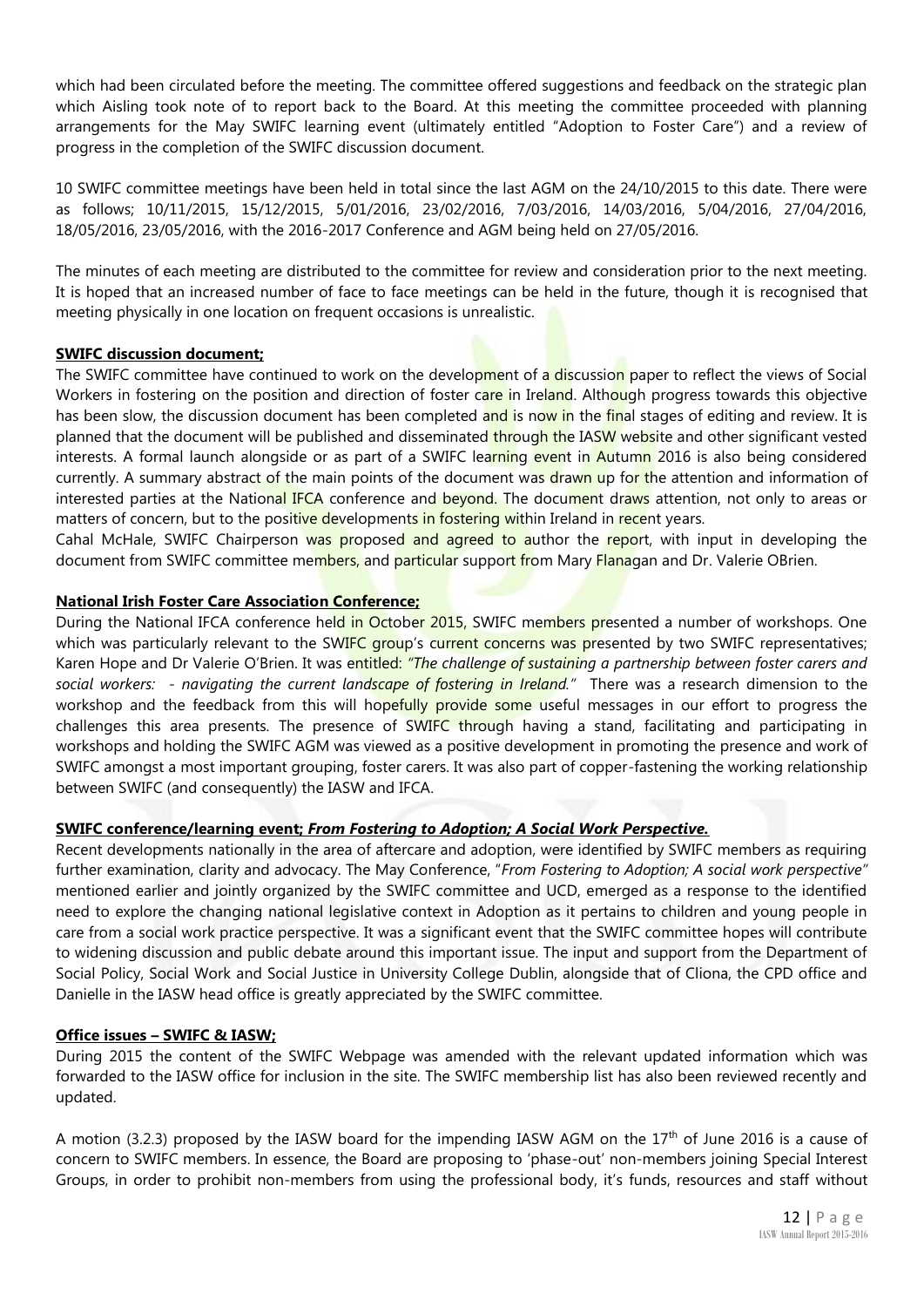paying the appropriate membership fee. If the motion is passed at the AGM, the phase-out period will commence June 17<sup>th</sup> 2016 and will end June 2017. While the rationale for the proposal and amendment was understood and acknowledged by members at a recent SWIFC meeting on the 23<sup>rd</sup> May 2016, the potentially detrimental impact to the membership and viability of SWIFC and other Special Interest Groups was viewed a significant concern and could well be counterproductive. Currently approximately 80% of SWIFC members are not IASW members. The matter will be raised at an impending IASW council meeting by SWIFC chairperson, Cahal McHale on the 30<sup>th</sup> of May 2016. SWIFC members are urged to attend the IASW AGM on the 17<sup>th</sup> June 2016 where the motion will be considered.

Attendance of a SWIFC representative at Council meetings had been an ongoing challenge which the Chairperson who resides in Donegal had agreed to perform on a temporary basis until the committee were able to identify a member within reasonable reach of the Dublin, in a position to take on this role.

At the recent AGM, the new Vice Chairperson agreed to take on this role and therefore he may also be in a better position to represent the group at other evening events or relevant meetings which arise at short notice from time to time.

# **Other issues brought to the attention of SWIFC in recent months;**

# *Regional Business Plan – Dublin Mid- Leinster;*

In April, the committee received a request from members for quidance in respect of the professional implications of a proposal "Contained in the recent publication of the Regional Business Plan for DML 2016, for a comprehensive change to the delivery of the Fostering Service by reducing the roles, responsibilities and job description of the local Fostering Link Workers."

As with many areas of professional practice, there were variant views reflected at the committee and further consideration is to be given in respect of the various issues raised in documents submitted. The teams involved have referred the matter to IMPACT in respect of the IR issues but a number of the professional practice issues raised deserve consideration by the profession.

# *Irish Attachment in Action;*

Earlier this year a new initiative had been pursued to establish a network of carers, educators and a range of professionals based throughout Ireland, North and South, who are interested in promoting and applying the use of attachment theory in their work. The group, which has chosen the name Irish Attachment In Action (IAIA), has formed a Steering Group, of which Cahal McHale, SWIFC Chairperson, is a member. The group are currently drawing the attention of individuals and relevant bodies, both voluntary and statutory, to the development of this Network. The group are currently seeking the views of the IASW for such an initiative and hopefully the association's support and perhaps the nomination of a representative who would be willing to contribute to the aims of the network.

# *IFCA – TUSLA consultation process; funded by Atlantic Philanthropies;*

In early 2015 the Irish Foster Care Association had received funding from Atlantic Philanthropies via Tusla to carry out a consultation in respect of challenges faced by foster carers and social workers. Individual stakeholders were invited to participate in a series of workshops around the country from February to April as part of this national consultation process. SWIFC submitted a request in April 2015, through the IASW to make a submission to the consultation and continue to await the opportunity to be invited to do so. The development of a meaningful consultation process involving both Foster Carers and Social Workers is commended by SWIFC and viewed as timely, considering the extensive developments in fostering and the impact of this on both parties in recent years.

# **Summary of current and future focus of SWIFC as identified in recent SWIFC meetings;**

- Pursue options and develop thinking arising from the recent Adoption to Foster Care Conference.
- Completion of the SWIFC Discussion Document on Fostering in Ireland.
- Planning around how best to ensure the dissemination and consideration of the issues identified in the document by the significant vested parties in fostering in Ireland.
- Continued pursuit of SWIFC advocacy role, ensuring the voice of social workers in foster care contributes to the debate within and about fostering and social work practice in alternative care provision in Ireland.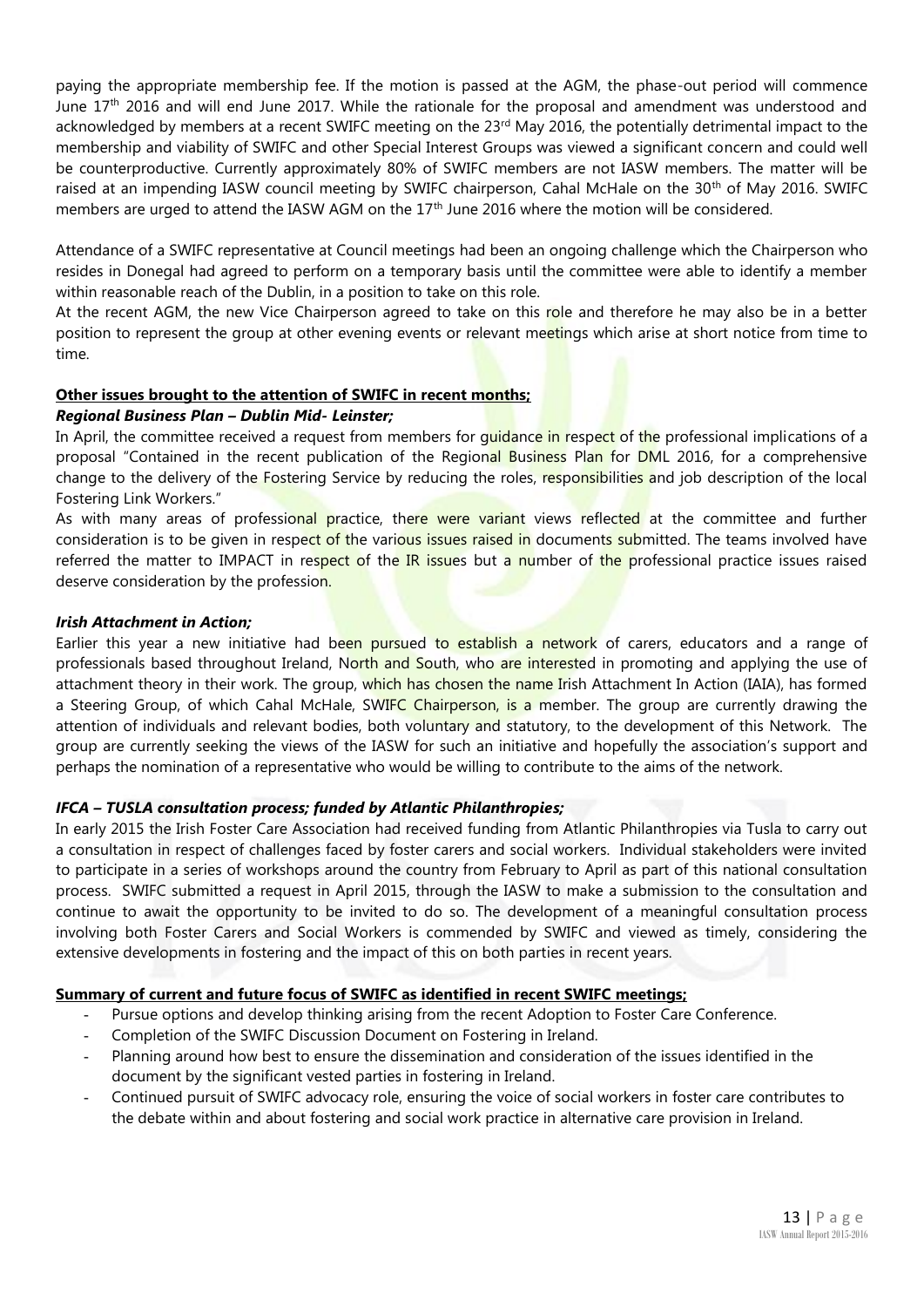# **Chairperson:** Zoe Linnane **Vice Chairperson:** Mary T Kenny **Co-Secretary:** Catherine Barrett and Henrietta O' Meara

The IASW Southern Special Interest Group (hereafter called the SIG) was formed on April 17<sup>th</sup> 2015. The main objectives of the group were to re-establish a network of contact and support for social workers in the south of Ireland and to facilitate and encourage local CPD events. While we have worked at achieving some of our objectives, we have also had our teething issues and challenges. One of our biggest challenges was trying to facilitate a time that works best for meetings and this was an ongoing issue throughout the year. The members of the Board of the Southern S.I.G. are Catherine Barrett, Mary T. Kenny, Zoe Linnane and Henrietta O'Meara

# **Terms of Reference of Group**

Initially the group was referred to as the IASW Southern Branch. Clarification from IASW Head Office highlighted that under the terms of reference of the IASW, the group is a Special Interest Group (SIG) and not a southern branch of the IASW. The Southern Region SIG is the only geographically based SIG and it is envisaged that local SIG groups around specific social work areas of interest may develop from this group. It was further clarified that a SIG group elects a board of four people and it does not have a committee. All members of SIGs are welcome to attend meetings other than Board meetings.

# **Networking**

Over the past year, we have strived to build up a database of email contacts of social workers in the south of Ireland and we currently have over sixty people on our mailing list. We were unable to obtain a membership list of contacts from Head Office because of Data Protection issues, but head office emailed all members in the southern region to ask their permission to pass on their contact details to us. We received over twenty new contacts through this effort.

All new contacts were invited to complete an online survey as to why they were interested in joining a S.I.G. and their overwhelming response was that they wished to network with other social workers and to attend CPD events.

Our networking efforts also involved the circulating of information on training events that were happening in the southern region that were relevant to social work but not exclusively organised by the IASW.

At a national level, Board members of the Southern Regional S.I.G. have attended Council meetings in Dublin on behalf of the S.I.G.

# **CPD and other events.**

Since April 2015, the Southern Regional S.I.G. have facilitated the following;

- Presentation by Dr. Maeve Hurley from Ag Eisteacht on *Brief Encounters* Training at Blackpool Social Work Department.

- Presentation by Sharon Lambert on *"Adolescent Substance Abuse and Young People".* A fully booked out CPD Event in Blackpool Library.

- Celebration of World Social Work Day at The River Lee Hotel. A morning of celebration and reflection on the role of social work in Irish Society.

- Presentation by Joe McCarthy on behalf of the IASW Board at Blackpool Social Work Department.

Other topics were considered for CPD events but it was highlighted that there are already a number of CPD events organised by other groups in the southern region and that it would be better to promote and give our support to these groups and not go into competition with them.

# **Looking Ahead.**

Any group can only be as strong as its membership, so it is hoped that membership of the IASW will increase in the southern region over the coming year. Currently, all four members of the Board of the Southern S.I.G. work for Tusla Child and Family Agency and this is a very unbalanced representation of the many social work roles in the southern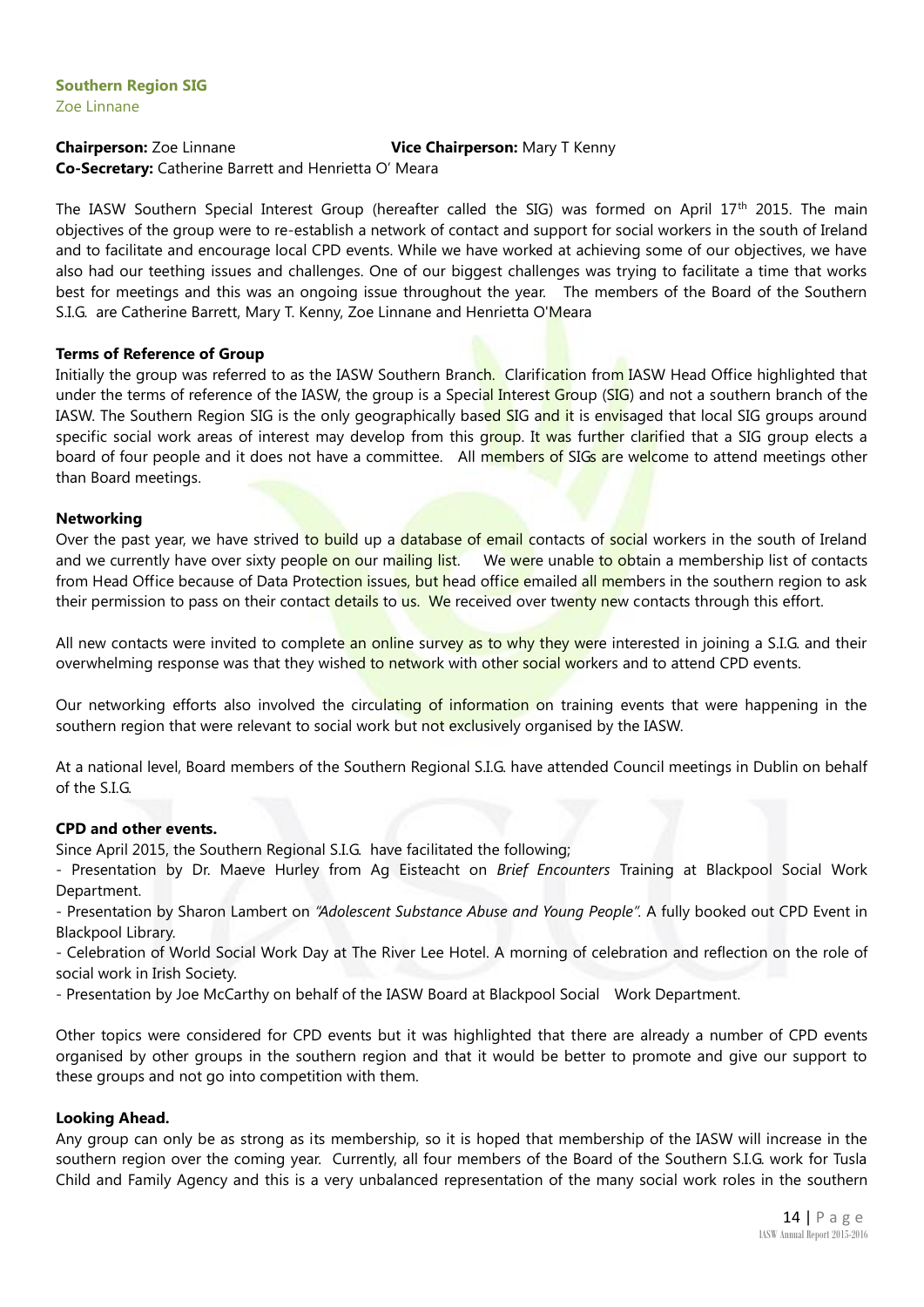# **Adult Mental Health SIG**

Mary G Killion

# **Chair:** Mary G Killion **Secretary:** Anna Carroll

**Committee Members:** Laura Thompson, Paul Guckian, Eileen Ni Shuilleabhain, Sinead Lawless, Elaine Donnelly, Linda Curran, Lorraine Kelly, Tara Niemeyer, Regina McNamee, Sylvia Cahill, Orla Prendergast.

Since September of last year the Committee has met on four occasions and had a teleconference in lieu of a meeting on one occasion.

Two new members joined the committee since September 2015 including, Sylvia Cahill and Orla Prendergast. The CPD event in November 2015 was held in the Aishling Hotel Dublin – with the Capacity Legislation as the Central Theme. Professor Mary Donnelly, Faculty of Law, UCC was the Keynote Speaker. Tim Hanly Lead Principal Social Worker for Safeguarding Vulnerable Adults services also spoke at the conference.

# The event was over-subscribed and the costs were adequately covered.

# **Suggestions for the next CPD included:**

- CAMHS and AMHS interface
- SW role and the complications
- A practical application of the "Fair Deal".
- Bereavement and Mental Health.
- $\bullet$  Self-Care burn out.
- The Interface between AMHS & TULSA
- Clinical programmes: steering group about eating disorders, BFT, Self-Harm, DBT.
- Trauma work in Adult Mental Health
- Day on the role of a mental health social worker.

While the committee is involved in circulating a lot of correspondence from 'Head Office' to SWAMH Membership – we have put additional energy in to the following issues:

Mental Health Reform Position Paper on the benefits of 'Talking Therapies and Medication'

In reading this draft paper we discovered that there was no mention of Social Workers' role in Talking Therapies. We decided that we would conduct a survey of all the Talking Therapies and Psycho-Social Interventions provided by social workers in mental health services nationally. The survey questionnaire designed by two of our committee members (Elaine Donnelly and Lorraine Kelly) will be undertaken through the Survey Monkey 'service'. Social Workers in CAMHS will be invited to take part in this survey also. Feedback will be collated by Elaine and Lorraine and then sent to Mental Health Reform – in a report format. The results will also be circulated to Social Workers in Mental health services nationally.

This led is to us considering two other issues namely:

- The need for a position paper on the role of Social Workers in Adult Mental Health Services. The SWAMH SIG has agreed to research this issue and to draft a position paper for consultation with Social Workers in Adult Mental Health Services nationally. They will liaise with social work colleagues in the Dublin area who have already undertaken some research in relation to this question.
- The need for social workers in AMHS to evaluate psycho-social interventions and to increase their skills and confidence in relation to evaluation, research and publication. With this in mind the committee felt a research CPD event was a priority as a means of encouraging and supporting social workers to engage in research – as a means of valuing good practice and excellent service initiatives that social workers are engaged in.

The May 20<sup>th</sup> CPD event is titled 'Strengthening Evidence Base for Psycho-Social Interventions' - and will take place at the Sheraton Hotel in Athlone.

Earlier this year there was a decision at council level to set up a cross SIG group to examine the Erosion of the Role of Social Work as a result of service re-organisation within the HSE. Each SIG group drawing up a position paper on the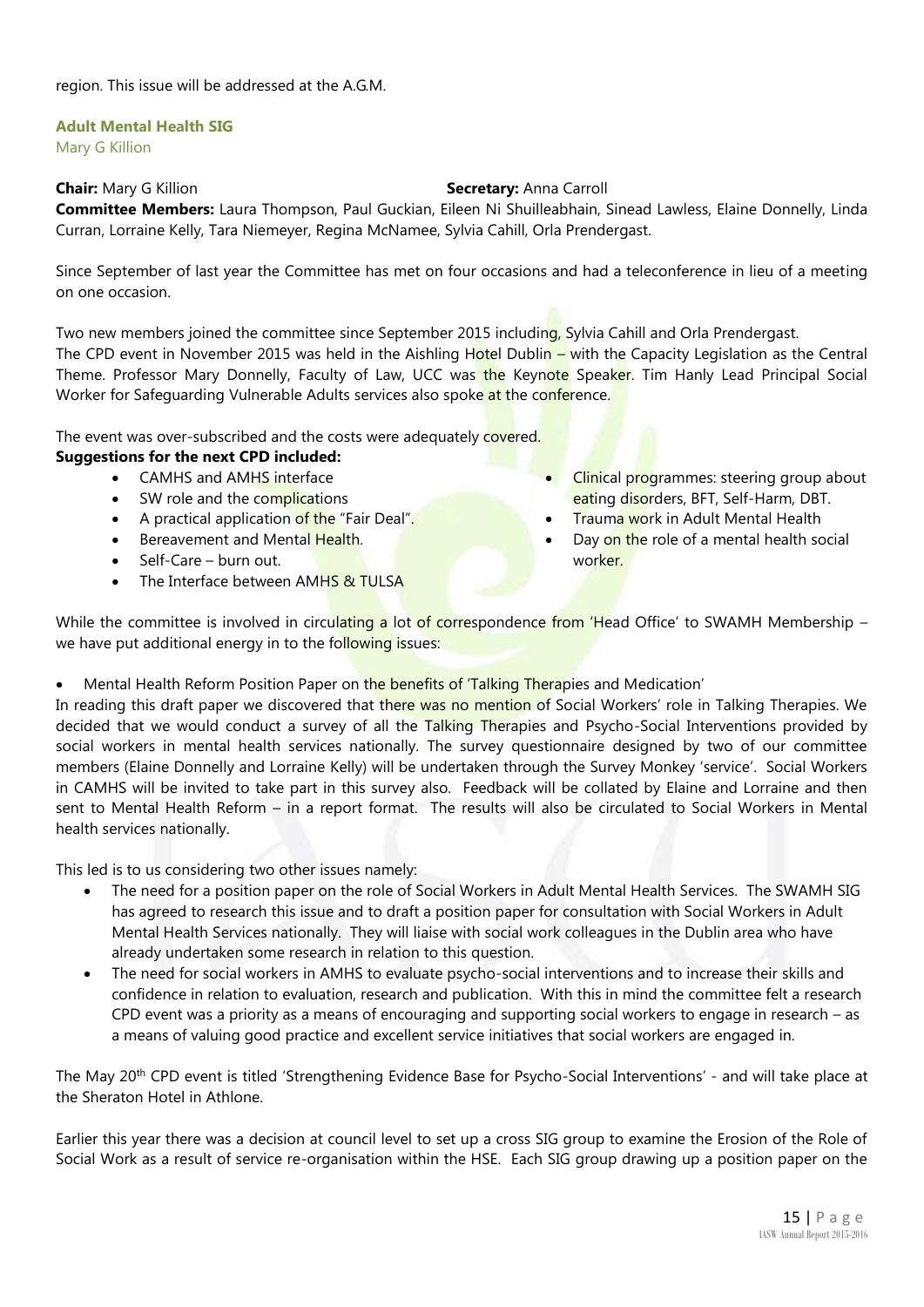role of Social Workers in that particular service area might be a more pro-active way to counter the erosion of the social work role.

Although the 'Safe Guarding Vulnerable Adults' Policy is not as yet implemented within Adult Mental Health Service's Social Workers are familiarising themselves with its requirements, and are trying to incorporate it in to their current practice – by liaising closely with their social work colleagues (in the Safeguarding service) in relation to allegations of abuse of Vulnerable Adults. One of the SWAMH SIG members, Sylvia Cahill (Principal Social Worker) has agreed to represent Social Work on a national committee which is reviewing the effectiveness of this policy. The committee has not yet met - at the time of writing this report.

On Friday April 8th the SIG met with Donal O'Malley (IASW President) – who was seeking feedback in relation to how the IASW might increase its membership.

The following is a summary of our feedback to Donal in relation to how the IASW might attract more social workers to become members:

- An **explicit** and **strategic** plan **for social workers nationally to access** the annual **€14,000 budget** (given to the IASW by the HSE) for **specialist training** that will enable social workers to provide evidence based interventions.
- That the IASW have an **effective** (i.e. paid fulltime or halftime) **Public Relations Officer who will represent the Social Work position** to the media – who will inform the public about the limitations placed on social workers due to limited resources – but also speak about structural inequalities (as a result of political decisions) that frustrate and impede the work of social workers – **but more importantly impact negatively on the lives of the people we are providing a service to.**
- As much as possible to hold IASW events outside of Dublin
- To support social workers in every service area in **drawing up a position paper** in relation to the Social Work role in that service area
- To support social workers in relation to adequate grade structures that are **consistent** nationally in all service areas - which will provide for safe governance of social work practice, and the opportunity for effective professional development

# **Child and Adolescent Mental Health Services SIG**

# Fiona Coyle & Eoin Barry

The Child and Adolescent Mental Health service (CAMHS) special interest group provides a national forum for social workers working in CAMHS or interested in this area of work. We meet and discuss issues of relevance, contribute to relevant national policy, facilitate CPD, and have representation on relevant national groups. The group normally meet 3 times per year. Our meetings are split into a business meeting and time given for CPD training. Alongside theses national meetings, there is constant communication and liaison between the members of the committee. The committee responds to regular queries and opportunities for input on behalf of the wider group.

Since our last AGM on 2/02/15 the group met twice with a third meeting time given to a joint conference with our Social Work colleagues in adult mental health.

- 02/02/15 SIG -St Patrick's Hospital, Dublin 8
- 16/04/15 –Joint conference Harold's cross
- 28 / 09/15 SIG Lucena clinic, Rathgar.

# **Summary of activities and key issues addressed by the SIG**

- The introduction and review of the National CAMHS SOP. In June The CAMHS Service Improvement group launched the SOP and this is due for review in July 2017. Concerns have been expressed around the process and lack of consultation afforded.
- The expansion of the Social Work discipline within CAMHS and the need for training and support for new to CAMHS Social Workers. The need for parity with multi-Disciplinary team colleagues particularly around the allocation of training budgets. This has become more pertinent for social work in light of registration.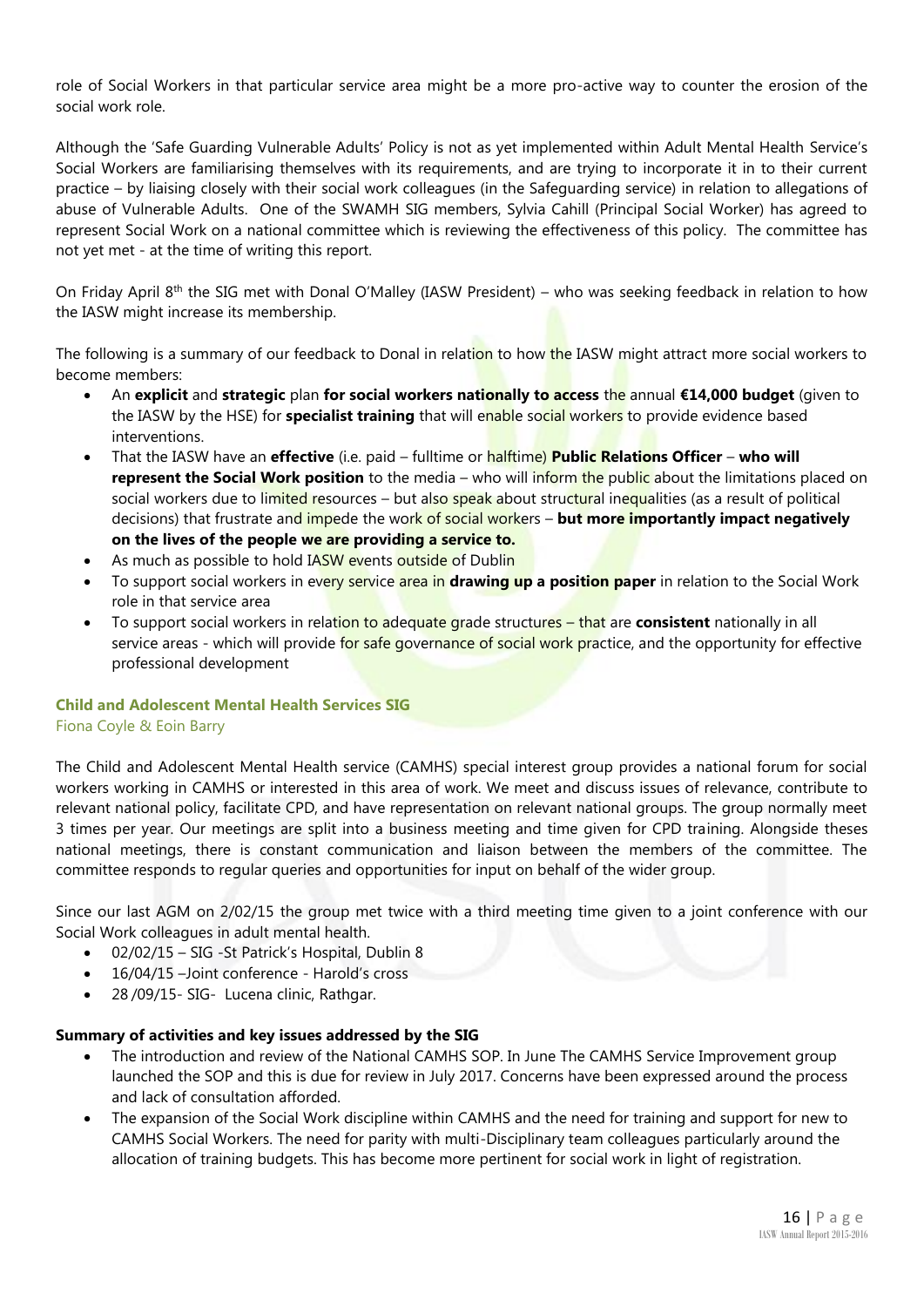- We have contributed to the MHR/CMHC presentation before members of the Oireachtas. Sarah Houston represents our sig at the Children's Mental Health Coalition.
- Principal Social Workers in CAMHS are now included in the National Social Work Managers Group and are regular attendees at their meetings.
- The issue of transferring files from CAMHS to AMHS the implications for Data protection
- Communication with and support from IASW through meeting and emails we work to enhance communication between our professional body and social workers in CAMHS. This SIG is represented on the IASW council.
- Sustaining the CAMHS SIG and ensuring the groups relevance.
- CPD and Training:
	- $\triangleright$  The Impact of Sexual Violence on young people, awareness, education, and opportunities. in this presentation Grainne Muldoon, Social Worker, CAMHS looked the issues associated with the impact of sexual violence on the mental health of young people. Particular consideration was given to the new challenges posed by social media. (02/02/15)
	- $\triangleright$  There was a joint conference between CAMHS and SWAMH. The conference looked as social work as a champion of lifespan mental health solutions. The speakers included the Minister Kathleen Lynch, Dr. Margo Wrigley, HSE National Clinical lead for Mental Health, Ms. Gloria Kirwan, Ass. Professor in social work, TCD. There were a number of workshops that looked at interagency working across AMHS and CAMHS, a particular intervention in child to parent violence and discussion on the barriers and enablers to social work delivering lifespan mental health solutions. (16/04/15)
	- $\triangleright$  Cliona Murphy, CPD officer, give a very comprehensive presentation on CPD. Which encouraged Social workers to reflect on all aspects of their learning. Cliona highlighted how best to document and present material being considered for CPD. (28/09/15)
	- Fiona Coyle, Senior Social worker led a mindfulness session.
	- ► Nicola Byrne, Principal Social Worker give an overview of the Standard Operating Procedures introduced nationally in June 2015. Nicola facilitated a discussion on the experiences and challenges of implementing the SOP which should be fully operational in all CAMHS.

# **Committee elected February 2015:**

Nichol Byrne (Chairperson), Sonia Neiland (Secretary), Sharon Galligan, Bernadine Hanratty, Declan Coogan, Eoin Barry, Fiona Coyle, Mark James, Olivia Fagan, Paul Longmore, Sarah Houston, Sheila McKenna.

In September 2015 Nichol Byrne resigned as chairperson as she changed jobs and Sonia Neiland also resigned as Secretary as she was going on leave. Fiona Coyle and Olivia Fagan took on these respective roles for the remainder of the year.

I would like to thank the Committee members, for all their commitment, time and hard work over the past year. On behalf of the committee I would like to thank those who organised the venues and booked speakers and those who facilitated the clinical practice workshops at our meetings.

Please feel free to contact any member of the committee at any time with any queries about the work of the CAMHS SIG committee.

## **New Committee elected February 2016:**

Eoin Barry (Chairperson), Olivia Fagan (Secretary) Sheila Mc Kenna, Titi Sokan, Fiona Coyle, Sarah Houston, Lorraine O Reilly, Claire Foley, Brid Griffin, Siobhan Kelly-Lynn Harney, Maria Gate, Sharon Galligan.

# **Child & Family SIG** Maria McGloughlin

Despite a successful conference in February 2015 and participants who expressed an interest in becoming involved with the Children and Families SIG, 2015-2016 has been a quiet year for our SIG. Despite this a submission was made on the Guardian ad Litem Bill. Since April 2016 we have been more active and have held a number of meetings. Maria McGloughlin has been elected as Chairperson, Joe McCarthy is the regional chairperson with responsibility for the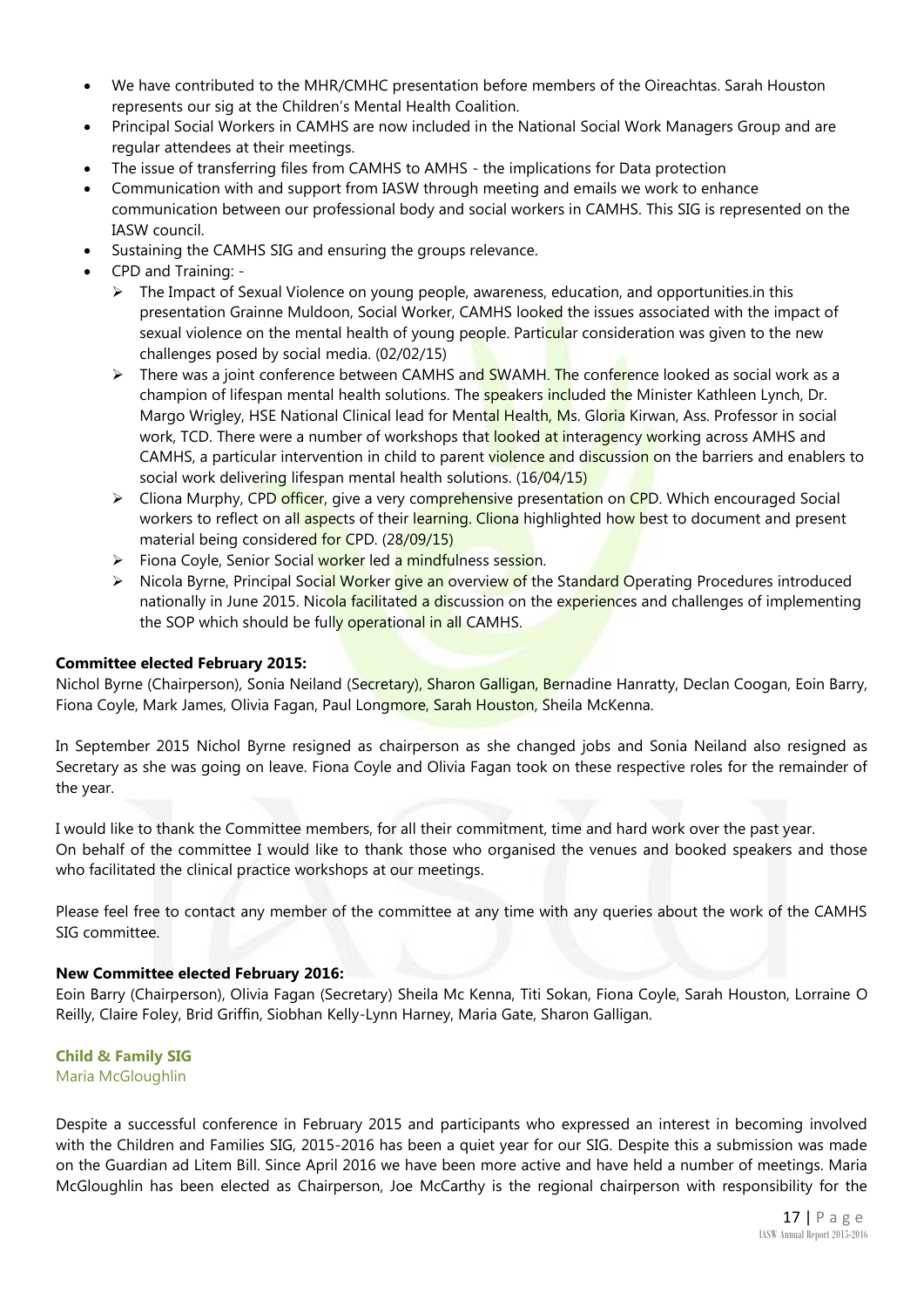South and Aoife Bairead has been elected secretary. Maria attended the launch of Care Leavers Network with Donal  $O'M$ alley on the 23<sup>rd</sup> of May. The SIG is in the process of developing work plan but three items have been agreed for prioritisation, meeting with the Minister for Children, raising the issue of Senior Practitioner Posts with TUSLA and requesting feedback in respect of the ongoing development of the Case Management Tools. It is also planned that a conference will be held within the current working year.

# **Primary Care SIG**

Barbara McDonagh

**Chairperson:** Barbara McDonough **Vice Chair:** Mary McNutt **Secretary:** Sylvia Melbourne

**Training Officer:** Patrice Reilly **Non-Executive Officers:** Noreen O'Brien & Clare Lynch

# **Meetings:**

Since the last AGM, the Primary Care Social Work Special Interest Group has met twice: November 2015 and February 2016. The next two SIG meetings are scheduled for June 2016 and November 2016. There was a CPD element at the November 2015 meeting which was a presentation by Clodagh O'Sullivan, CNS at St. Vincent's Hospital on Alcohol Misuse in Adults. A CPD element will also be incorporated into the June 2016 meeting. Donal O'Malley Chair of the IASW attended the February SIG meeting to present on the association's Strategic & Business Plan.

The purpose of the SIG Meetings is to provide members with an opportunity to discuss and respond to issues impacting on Social Work practice in Primary Care; share experiences and knowledge; and engage in CPD. The venue for SIG Meetings is changed for each meeting to afford Social Workers who cannot travel to attend meetings and have greater involvement.

The SIG Committee, as outlined above, has met three times since the last AGM: October 2015, January 2016, and April 2016. Further SIG Committee Meetings are scheduled for July and October 2016. A SIG Committee member has attended all IASW Council meetings and **provided** written reports on work undertaken since the current Committee was established.

# **Work undertaken by the Primary Care Social Work Special Interest Group during the 2015/2016 Committee Period:**

# **Supporting the Development of Regional Groups**

The Non-Executive Officers took the lead on supporting the development of regional groups and exploring the use of teleconference as a mechanism to participate in SIG Meetings. This piece of work is ongoing and progress will be reviewed in autumn 2016.

# **Follow up regarding the Primary Care Social Work Business Case**

The Primary Care Social Work SIG completed a business case in April 2015 titled "Social Work in Primary Care Teams: The Added Value - A Business Case". The purpose of this document is to clearly explain the value social work brings to Primary Care and makes recommendations regarding an appropriate governance structure for Primary Care Social Work nationally. This document was sent to John Hennessy, HSE in 2015 and has been sent to him again in 2016 requesting that it be brought to the attention of the National Primary Care Operations Office for consideration.

# **Online Forum:**

Continued use of the online forum set up on the HSE intranet for Primary Care Social Workers to discuss practice issues.

# **SIG Participation on IASW Working Groups:**

The Primary Care Special Interest Group was represented by members on two working groups set up by the IASW – "Erosion of the Social Work role" and examining the impact of SAGE Advocacy Service on social work roles.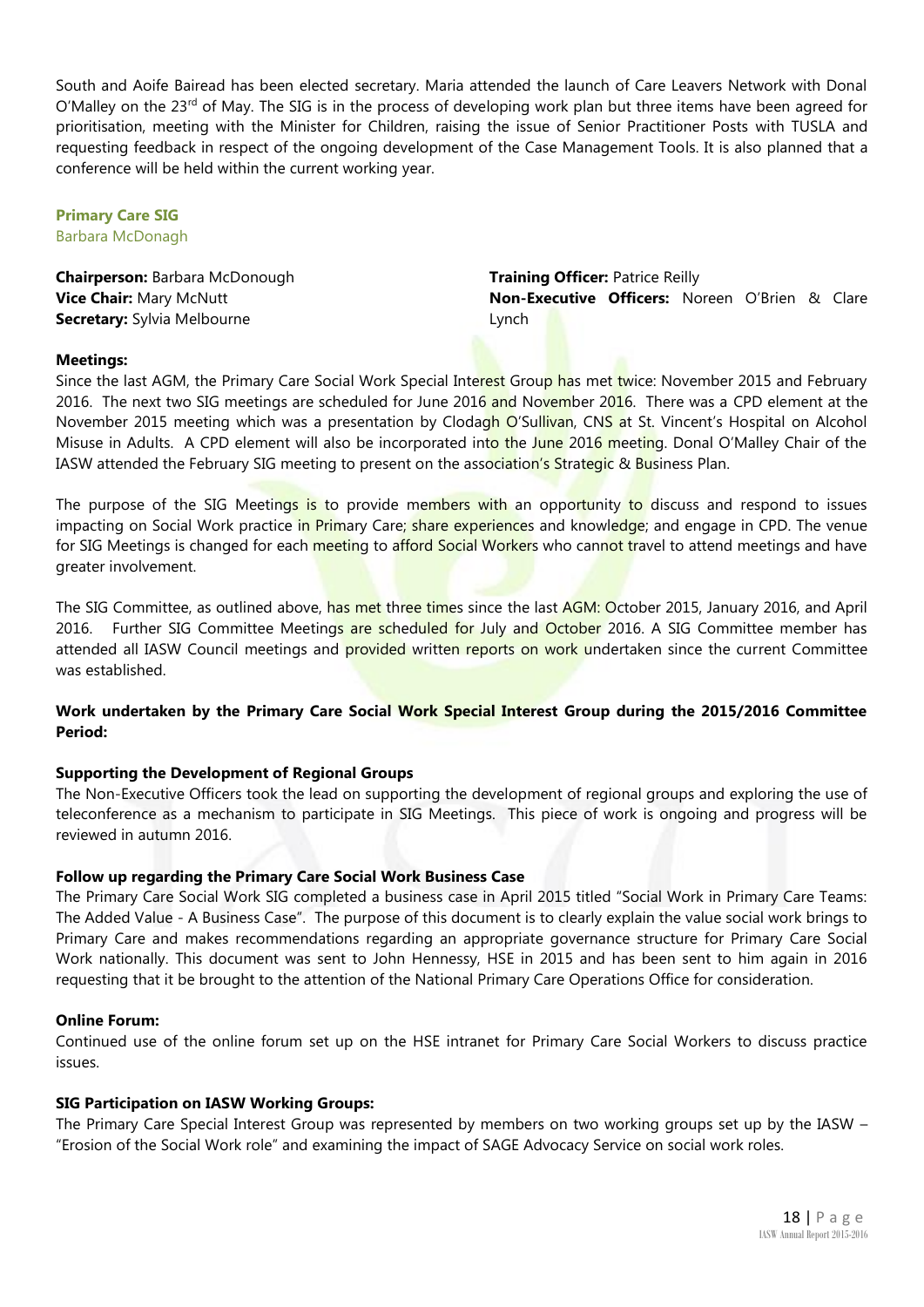# **National Primary Care Social Work Documents:**

We are reviewing all research that has contributed to our role document over the past 6 years in order to develop a practice document and a complimentary suite of documents which will be complied of: an information leaflet, role document and practice document. A sub group of the SIG has been established to develop two national information leaflets for use by Primary Care Social Workers, one for Service Users and one for professionals. The leaflets have been forwarded to a newly established Principal Social Workers in Primary Care Group (HSE group) to have these leaflets approved as HSE leaflets, signed off by each CHO and printed by HSE print services.

# **Safeguarding Vulnerable Persons at Risk of Abuse National Policy& Procedures**

The SIG has raised issues with and provided feedback to the IASW regarding the new Safeguarding Vulnerable Persons at Risk of Abuse Policy, its implementation and impact on the delivery of Primary Care Social Work Services.

# **Weekly E-mail Communication with SIG Members:**

Information e-mails from the IASW are collated and circulated to SIG Members on a weekly basis via the SIG Committee Secretary.

# **Delivery of an Annual Conference**

The 2015 Primary Care Social Work Special Interest Group Annual Conference took place on 2<sup>nd</sup> October 2015. The title of the Conference was "Primary Care: The Added Value". The Conference had both academic speakers from International and Irish third level schools and past and present Primary Care Social Workers and was very well attended. The topics for the conference included: **Evidence Based Practice; Ethical Practice in Social Work; Social Work in a Healthy Ireland; Advocacy in Social Work**; **Safer Better Healthcare; and Intervening Briefly, Motivational interviewing.**

# **Future Plans:**

- Continue to provide a supportive venue for Social Workers in Primary Care to: discuss and respond to issues impacting on Social Work practice in Primary Care; share experiences and knowledge; engage in CPD; promote an understanding of the role and practice of Social Work in Primary Care amongst all stakeholders; contribute to the development of Social Work in Primary Care in Ireland at macro and micro level.
- Encourage membership of the IASW.
- Review the Terms of Reference and working documents of the Primary Care Social Work SIG.
- Update the database of SIG Members during summer 2016.
- Hold a joint annual conference with SWID and SIGA SIGs in October 2016. Planning is underway and we are considering topics that we feel will be of interest to Social Workers across care groups. At present the topics being explored include working with carers who have an Intellectual Disability or Mental Health concern, thinking ahead in planning end of life care, safeguarding, working with Service Users from multi-cultural backgrounds, the Capacity Act in practice and self-care on MDTs.
- Hold an AGM in October 2016.
- Publish a paper regarding the development of the Primary Care Social Work Service, 2001 2016.

## **Older Persons SIG** Bernadette Casey

The past year was a very busy and eventful period for SIGA members.

John Brennan stepped down as chair at the AGM in 2015. SIGA members thanked him for all his time, hard work and support over the years, and wished him the very best in his retirement and every success in his future. John continued his support of SIGA throughout the year. For example, he attended many SIGA meetings and continued to represent SIGA on the NCPOP Working Group. As a member of the NCPOP, he is chair of a new interest group of the Working Group composed of health and social care professionals and pharmacy representatives. The group is known as the Inter-Professional Interest Group, NCPOP. The group aims to collaborate on issues of concern to members; raise the knowledge and understanding of each other's roles and promote inter-professional working. John has also engaged in a joint research project with Dr. Sarah Donnelly on the perspectives of social workers on the preferences for older persons about care services and older persons' involvement in decision-making about their care. This project was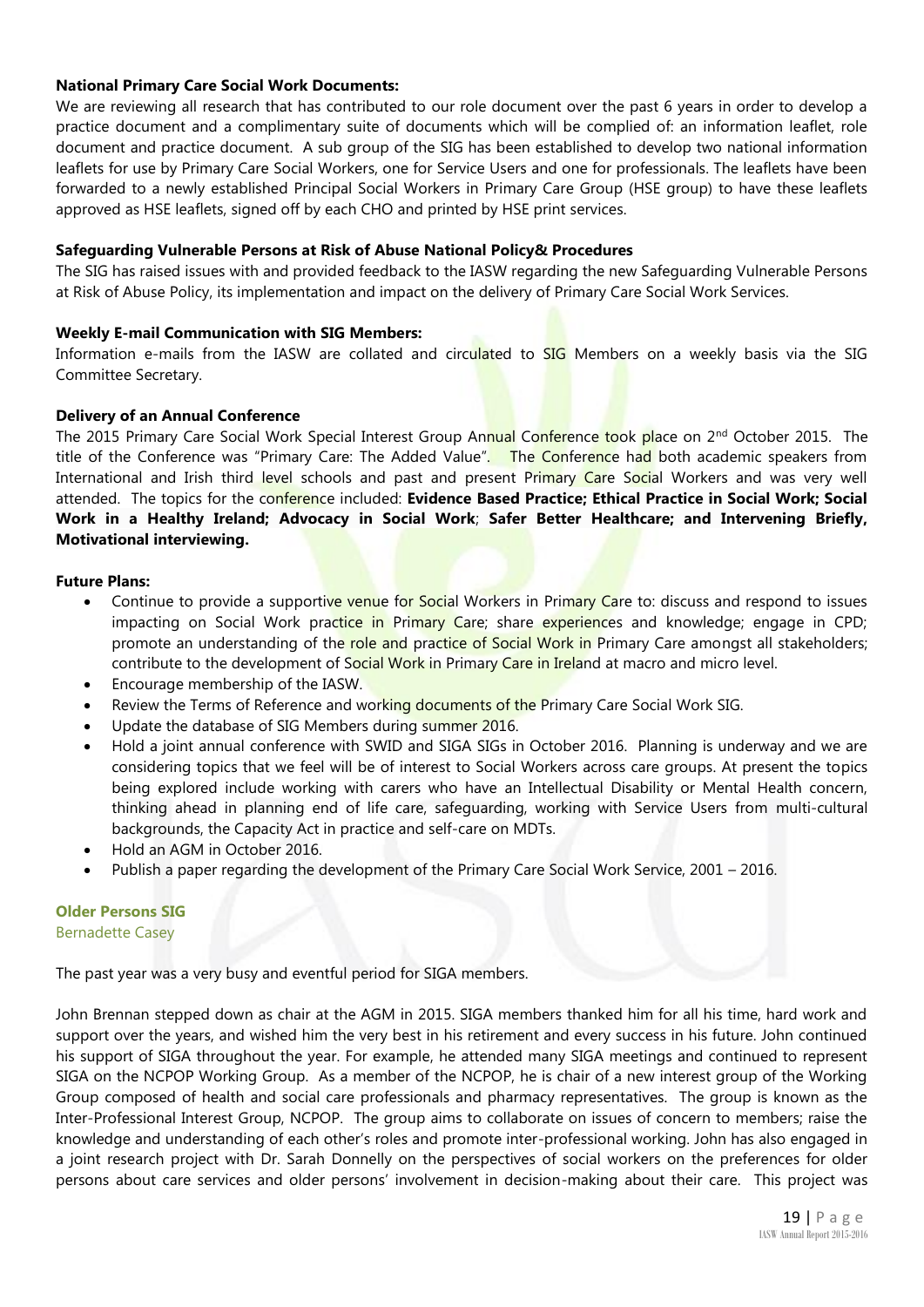discussed at a SIGA meeting with Age Action Ireland in early 2015. Sarah Donnelly led on this project with the support of her colleagues in the UCD School. It was a collaboration involving SIGA, UCD, Marita O'Brien from Age Action Ireland and Emer Begley, from the Alzheimer Society of Ireland (ASI). The final report on this project was launched this year.

In 2015, Bernadette Casey became Chair of SIGA and Anette O'Callaghan was Secretary. A new SIGA Executive Committee was then established in 2015 that focused on three agreed priority areas for 2015 to 2016. These included (i) Promoting the role of professional social work advocacy; (ii) Communication; and (iii) Education, including a new *'Tag a Talk'* initiative that was developed over the past year to promote CPD opportunities for social workers, to increase attendance and participation at SIGA meetings, and to educate and engage more social workers nationally on issues relating to social work and older people.

The Executive Committee Officers organised a national conference in 2016, titled **'***Issues affecting the future of the social work role in the field of ageing***:** the practical application of social work advocacy, policy and adopting a rights based approach'. The conference topics included: End or Life Directives by Professor Des O'Neill, Consultant Geriatrician; Practical application of the Vulnerable Persons at Risk Policy by Siobhan Nunn, Principal Social Worker, Safeguarding Protection Team, Service for Safeguarding of Vulnerable Persons at Risk of Abuse; Social work advocacy and a rights-based approach by Dr. Sarah Donnelly, Social Work Lecturer, UCD; and Practical application of the principles and quidelines of the Decision-making (Capacity) Act by Mary Condell, Solicitor. The conference was booked out and the feedback was extremely positive.

SIGA meetings were held every second month in the Primary Care Centre, Pearse Street, Mark's Lane, Dublin 2. Thanks to Cathy Carrie and HSE for the facilities. Attendance at the SIGA meetings throughout the year was consistently good, particularly when the *'Tag a Talk'* presentations were given by expert outside speakers. The topics were (i) Dementia by Matt Gibb, Social Worker and Acting Director of the Dementia Services Information and Development Centre; (ii) CORU registration and CPD process, by Michelle Byrne, Primary Care Social Worker and Committee Member of the IASW Newly Oualified Social Workers SIG; and (iii) Alcohol use and misuse and the Impact on the Health and Wellbeing of the Older Person, by Clodagh O'Sullivan, Clinical Nurse Specialist, Addiction and Mental Health, St Vincent's Hospital. Thanks to all the speakers for such excellent presentations and a big thank you to Anette, SIGA Secretary, who was very proactive in organising the talks throughout the year.

SAGE were invited to give a brief presentation on their independent volunteer advocacy service and published quality and safety standards document. A good discussion followed with a particular focus on professional social work ethics, roles and responsibility of advocates, how SAGE advocates can work with professional social workers across the sector for older people, clarifying boundaries, the line of accountability and code of ethics for volunteer advocates when working with older people and, in particular with social work clients. A member of the SIGA Executive Committee continues to represent SIGA on the IASW cross-SIG working group on responding to the impact of the rolling out of volunteer independent advocates on our profession nationally.

SIGA Executive Committee members also volunteered their time to engage in activities that involved professional advocacy for change in relation to social work with older people, their family members and care-givers across the sector. This involved written correspondence, participation in sub working groups and submissions to campaigns for policy change, such as, developments in delivery of Home Care Packages, Nursing Home Support Scheme, the rolling out of independent voluntary advocacy free service, the establishment of the Safeguarding of Vulnerable Persons at Risk of Abuse Service and the working group for the promotion and protection of the future professional social work role to prevent the further erosion of our profession. SIGA members have suggested obtaining information on government policy, business, funding and strategic plan for the future employment of social workers. It was also noted that national advocacy organisations for older people have been silent on the lack of access to professional social work support for older people across Ireland.

Aisling Coffey, member of the board of directors, IASW, attended SIGA and gave an excellent brief on the future of the IASW, and sought feedback and suggestions from SIGA members on developing the Association's future strategy and optimising support for its members.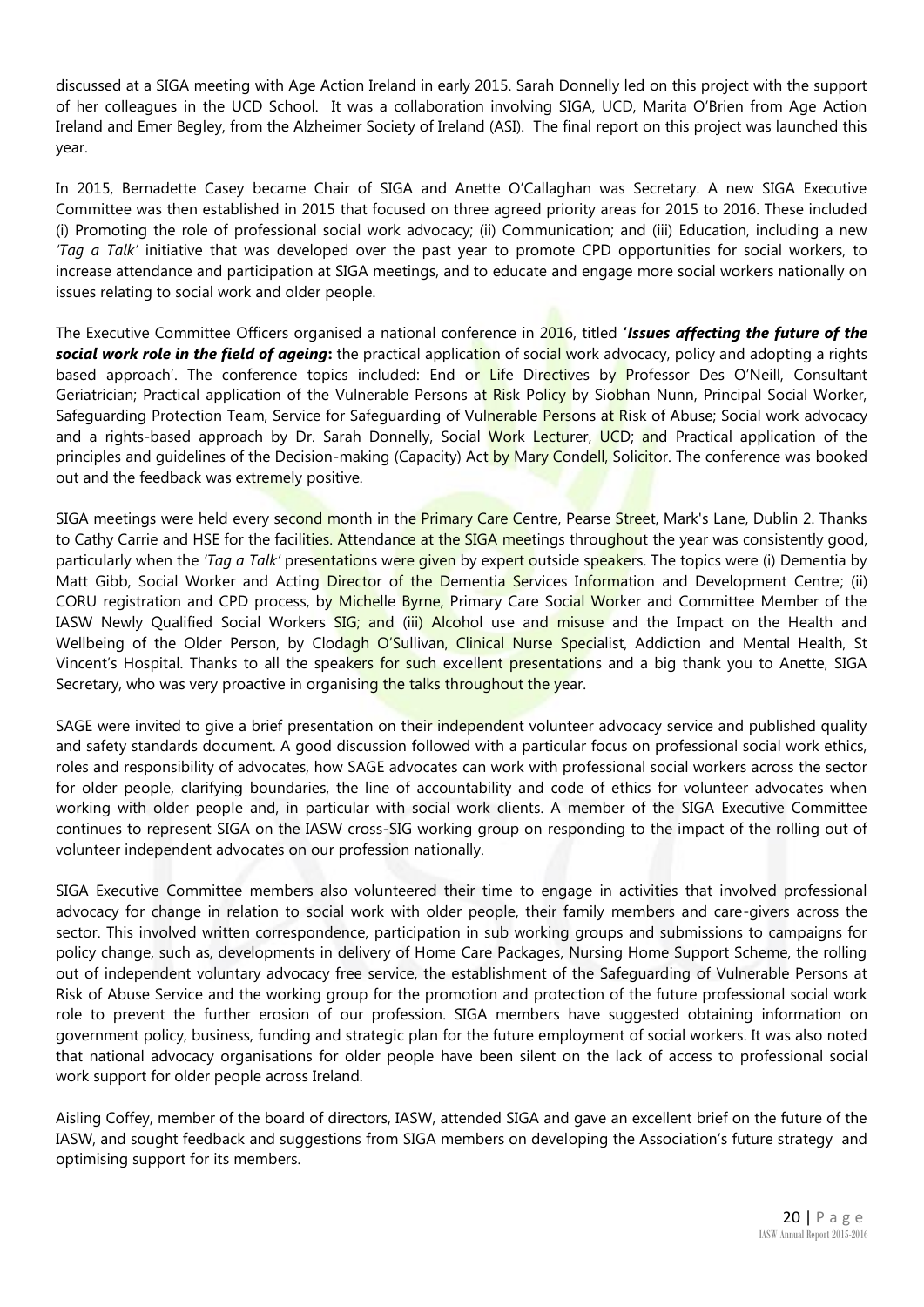Anette O'Callaghan, SIGA Secretary, attended a meeting with Minister Kathleen Lynch in June 2015 on issues relating to geographic inconsistencies and inequality of access to services for older people; interim and residential care and cost; HIQA standards on single room and the safeguarding of vulnerable adults, and impact on bed availability; housing facilities with no real option between LTC and independent living.

Matt Gibb is currently corresponding with SIGA on the lack of a national strategic approach to the construction of appropriate housing for older people who wish to downsize from larger properties. SIGA will place this on its agenda to advocate for the placing of this issue on the public policy agenda in the future.

A member of the SIGA Executive Committee is also representing the group on issues relating to the increasing erosion of the professional social work role. This is a work in progress in conjunction with the IASW.

Members of SIGA expressed concerns with the overall lack of consultation with our profession on the reconfiguring of the senior case workers, Service for the Protection of Older People into the Service for Safeguarding of Vulnerable Persons at Risk of Abuse, in particular, for older people at risk of abuse in their community. The focus of this new service appears to be predominantly on service settings across the sectors for older people, and people with disability, aged from 18 years upwards. Another concern relating to this new service is that it does not include vulnerable adults residing in private residential care settings who are at risk of abuse. This is seen as a serious inequality and human rights concern and needs to be addressed as a priority for the coming year.

Some events relating to ageing and older people were regrettably missed mainly due to the demand exceeding the availability of SIGA volunteers to attend. For example, the Genio Annual Dementia Conference in December 2015; the DSIDC's Annual Conference in November 2015 on Education Generation; and events run by the Gerontology Society of Ireland. The enormous amount of voluntary work that was carried out by individuals on behalf of SIGA was much appreciated. On behalf of SIGA members, I wish to thank the Executive Committee and volunteer members of the three subgroups, for their time and hard work throughout the year.

SIGA members are very keen to continue to engage in events and activities that help to support and promote our profession, and social justice issues for older people. It was agreed that the support by principal social workers, and line managers, is paramount in order to enable SIGA members to participate and engage with these issues, and the challenges that social workers face in the future.

# **Probation SIG** Saragh McGarrigle

The Probation Special Interest Group (SIG) held four meetings in the last year, which provided as forum for Probation Officers to discuss areas of common interest and provide feedback to the IASW. The SIG was represented at the IASW quarterly Council meetings, thus contributing to the work of the IASW.

On the 15th October 2015 the SIG hosted a talk by Gareth Noble, solicitor, about victims of human trafficking. Gareth outlined a recent High Court case he was involved in where a possible victim of human trafficking was being prosecuted for criminal offences. Included in his presentation was information about assessment for indicators to identify victims of human trafficking.

A representative of the SIG continues to attend the Probation Service working group on Continuous Professional Development. Over the year the Probation SIG has increased, both in terms of attendance at the SIG meetings and the mailing list of interested Probation officers. The SIG's AGM will take place on 30<sup>th</sup> June 2016. The SIG executive wishes to thank the Probation Service management for ongoing support of the SIG, particularly with regard use of rooms for both SIG meetings and events. We also thank Danielle, IASW office manager and board of IASW for their support throughout the year.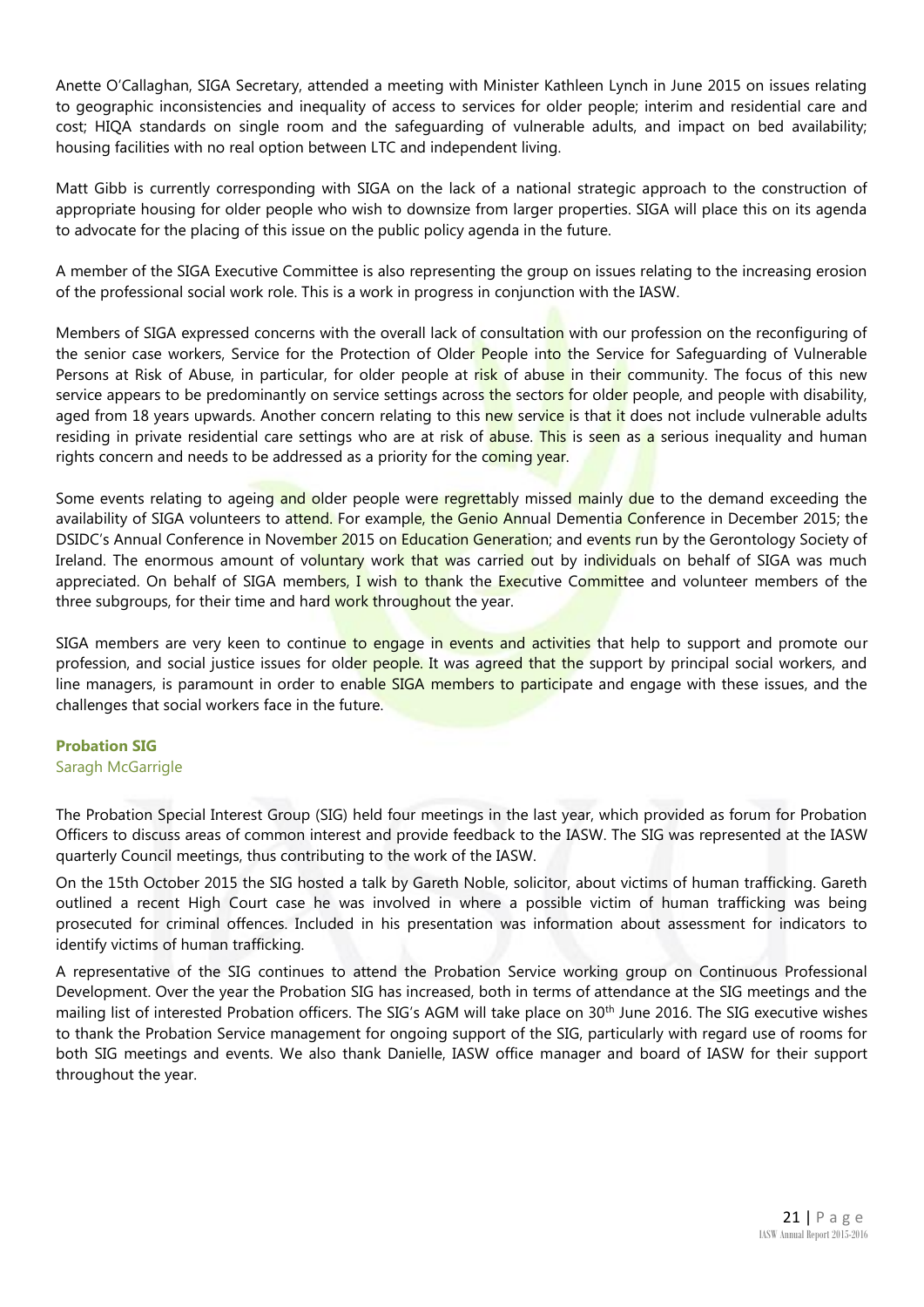# **Disability SIG**

Emer Haastrup

In October 2015 SWID hosted its annual Conference in the Aisling hotel, Dublin. The topics were current and diverse and included presentations on Case Load Management and Progressing Disability for Children's Services. There was much debate and some onward goals and actions that arose from the day. The feedback from evaluation forms collated by the IASW were very positive and all felt there was learning from the generated discussion. We were also delighted to note that we had our highest level of participation to date with over 120 conference delegates in attendance on the day.

SWID is currently working on its conference for 2016 with a new and exciting option being explored. SWID are currently in discussions with PCCC and SIGA around the option of hosting a joint Conference between the three SIGS. Details to follow.

In 2016 following much anticipation the new Capacity legislation was signed into law, however this has as yet to be enacted. There has been a general consensus among SWID members that the Bill contains much that needs clarity as well as a recognition that there is an immediate need for training for social workers in this area.

The working group on "The Erosion of the Social Work Role" has had its first meeting on the 22<sup>nd</sup> February 2016. Again there was agreement that it appeared that services across the areas were either diluting social work roles, confusing social work/social care work roles, not replacing social workers or indeed other disciplines were engaging in what are social work tasks. This working group is active and our Chair Person Claire Convery will feedback to the committee as the issues are addressed and actions are developed.

SWID welcomes the Safeguarding of Vulnerable Persons at Risk of Abuse, New National Policy and is fully on board with the need to protect Vulnerable Adults. However, it has raised a number of concerns around the thresholds, the difficulty with zero tolerance (more reported concerns). SWID presented feedback to the IASW council raising their concerns with the New Policy.

SWID continues to highlight the difficulties with Progressing Disability particularly around supervision of staff, career pathways, the current DLP structures and the lack of any clear policy and governance within the NDT teams in Kildare. On a more positive note, SWID welcomed Frank Brown of IASW to our Committee meeting on the 15<sup>th</sup> April. There was active debate about how IASW interfaces with our SIG, a  $\overline{O}$  & A around how IASW could be more effective in working for its members and options on how to bring issues forward for discussion at IASW Council level.

Sibshops – SWID are delighted to announce that Don Myers, the founder of Sibshops will be offering training to social workers. Although a date has yet to be confirmed it looks likely that this will take place early in 2016.

SWID are also happy to announce that social workers in the area of Neurology will be joining forces with us. We welcome them on board and look forward to engaging with them around issues pertaining to their area of expertise. SWID is in the lucky position to have a very active and vibrant team of committee members. We receive and respond to many queries in the field of disability and welcome IASW looking to our committee and its members for requests to comment on topical items that arise in the area of disability throughout the year. We also welcome new members and invite them to join the committee to debate particular items of interest or to participate in the longer term.

# **Practicitioner Research Group**

Sarah Donnelly

# **Regional SIG Groups**

Dublin and Cork Practitioner Research SIG groups continue to meet monthly with a small but committed group of members. Members are involved in research at various stages and our SIG tries to encourage members at all stages of the research process including conceptualisation, research design and supporting members to present, write and publish. Galway SIG is more in the starting, developmental phase. They meet less frequently but are developing into a group with statutory, volunteer and academic sectors represented. They also have members that are in advanced stages of writing research articles.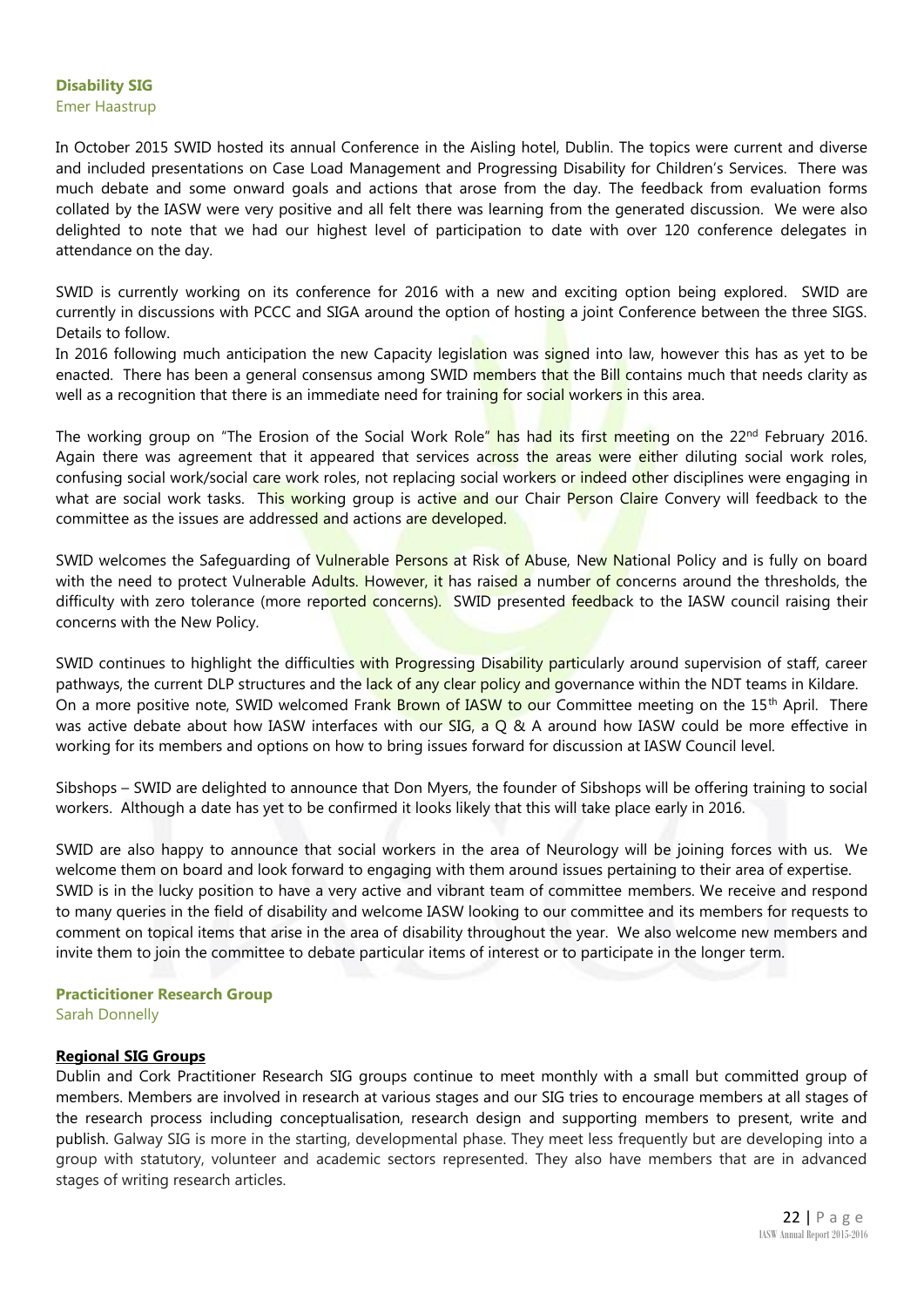# **An example of development in Social Work Research**

Significant developments are taking place within social work research including; TUSLA social work departments in Galway and Donegal are working in conjunction with the UNESCO Child and Family Research Centre at NUIG on a study of Outcomes for Permanence and Stability for Children in Care. This is a joint piece of research which can only be undertaken with the active cooperation of the social work departments in each area. As the first large study of its kind in Ireland it will gather information which will inform us about what works best in foster care.

# **Our Practitioner Research SIG hosted its first National Conference:**

*'Translating Practice Wisdom to Research -Building Social Work Research Capacity'* on Friday 22nd April in Brookfield Health Sciences Complex, UCC.

Keynote Speaker was Elaine Sharland, Professor of Social Work Research, University of Sussex and Louie Maguire, Service User Researcher. The conference was well attended with approximately 60 people present. A parallel workshop was held in the afternoon where 18 practitioner researchers presented papers under the following themes:

- *Different stages of research/process*
- *Ethics*
- *Diverse/Innovative Methodologies*
- *Practitioner Research informing Policy and/or Practice*
- *Participatory/Service User Involvement in Research*
- *Social Work Research with other disciplines*

# **Research Symposium at IASW National Conference 2016**

The Practitioner Research SIG are also helping to host a research symposium for the IASW National Conference on 17<sup>th</sup> June which will consist of oral and poster presentations.

# **Special Edition of Irish Social Worker**

The Summer edition of the Irish Social Worker will be a special Practitioner Researcher edition and Sarah Donnelly will act as quest editor. Sarah in conjunction with Carmel Halton, UCC will also set up peer support writing groups to help support people through the writing process to publication.

# **Promoting and Encouraging Social Work Research at Conferences**

Our SIG groups are also actively encouraging and supporting members to submit abstracts to the annual HSE HSCP Research Conference in November 2016 in order to promote and heighten the profile of social work research in Ireland and amongst other health and social care professionals.

Linkages are also being made with international practitioner research networks in order to promote and encourage international social work research collaborations.

## **Newly Qualified Social Workers** Claire Costello

# **Committee and Group Members:**

Chairperson: Claire Costello, Secretary: Karen Quinn, Treasurer: Michelle Byrne, Committee Members: Josephine Kelly, Leanne Clancy, Alan McHugh, Jonathan Horgan Group facilitators: rotated on a monthly basis

# **Overview of the Special Interest Group**:

The IASW Newly Qualified Social Worker Group invites Social Workers who are in their first three years in their first job in Social Work, as well as undergraduate and post-graduate student Social Workers to engage in peer consultation, as a support for the transition from college to employment.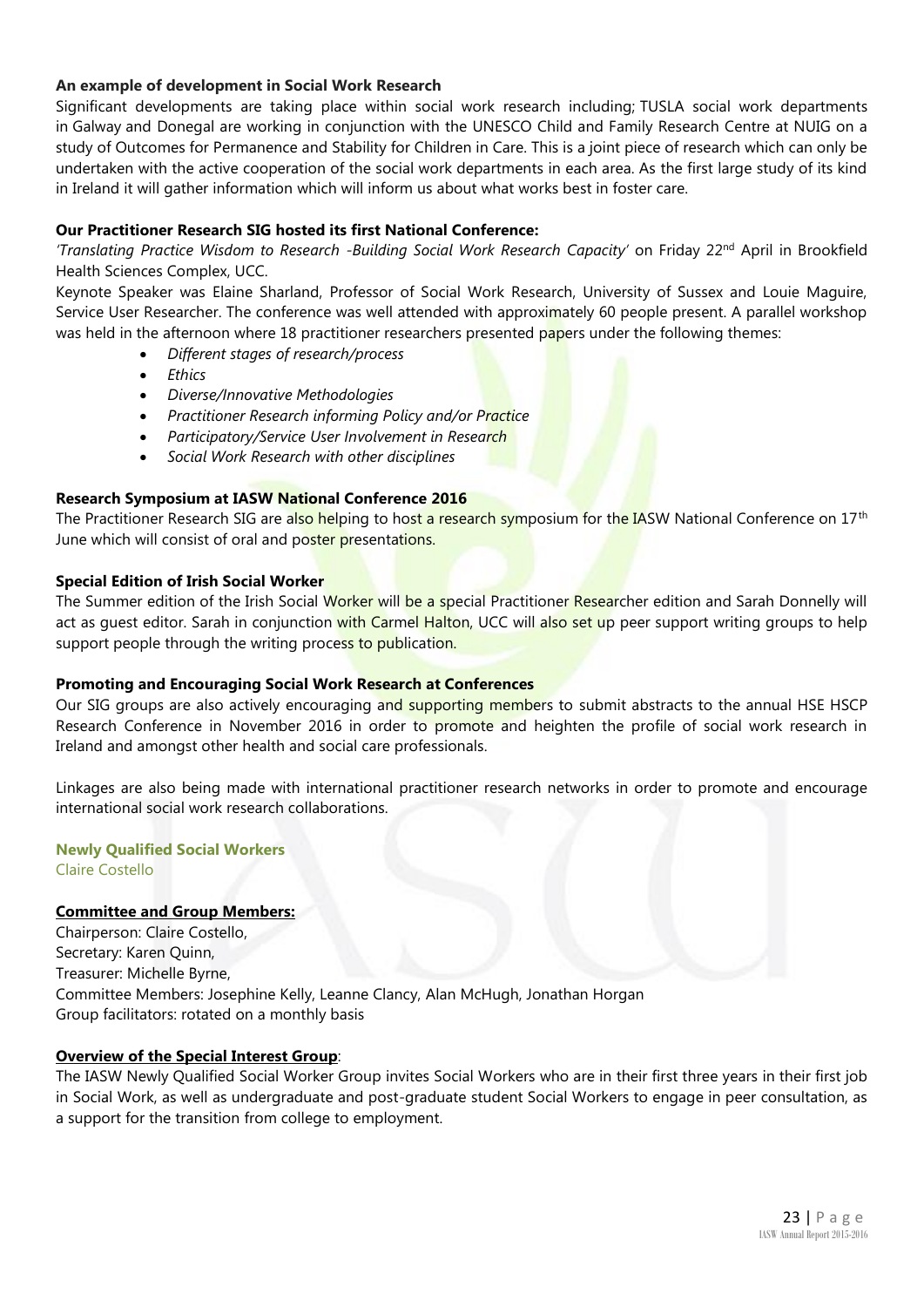# **Key Benefits of this Special Interest Group:**

- Continuous Professional Development
- Seek support from other Newly Qualified Social Workers
- Discussion of the issues affecting Newly Qualified Social Workers

# **Peer Consultation**

The NQSW SIG has met once monthly this year since October 2015, to hold peer consultation meetings. The structure of the meetings has remained the same as in previous years: a discussion of an article and a discussion of a case study. The topics of the articles have included supervision for newly qualified social workers, self-care, involuntary clients and self-determination and solving ethical dilemmas. Through discussion of case studied, members of the group have found it interesting to learn from each other about the types of work we engage in and the issues that arise in practice, in the different sectors of Social Work.

There was a large attendance at the introductory evening at the beginning of the year, including an increase in the number of 3<sup>rd</sup> and 4<sup>th</sup> year Degree Students and Masters Students attending the group. The group's attendance decreased, however, following the first few sessions. Approximately eight social workers consistently attended the peer consultation throughout the year. The SIG will be holding another information evening in May this year, to encourage a greater attendance at the monthly peer consultation.

# **Committee Meetings**

Committee Meetings are held four times each year to discuss issues arising for Newly Qualified Social Workers, to plan the peer consultation sessions and to discuss the layout for the next Conference. At present, there are eight committee members, ranging in their first year of employment in Social Work to their third year in employment.

# **Annual Conference and AGM, March 2016**

The theme of this year's conference was "Essential Learning for Social Workers." Three important areas of practice comprised the presentations for the day, including continuous professional development, reflective practice and selfcare. The speakers included:

- Ms. Cliona Murphy, Professional Development Coordinator, IASW
- Ms. Erna O'Connor, Director of the Masters in Social Work Programme and Assistant Professor in Social Work and Fieldwork Coordinator, Trinity College Dublin
- Ms. Bernadette Casey, Principal Social Worker in Primary Care

Any Newly Qualified Social Workers and Students are welcome to attend and encouraged to join this Special Interest Group.

## **Associate Group; the Irish Social Worker Journal** Frank Browne

Members of the Journal Committee: Chair Frank Browne (and interim editor) Steven Peet, Majella Hickey and Susan Commins

The Journal Committee have continued to work effectively throughout the past year. Steven Peet, Majella Hickey and Susan Commins joined the committee during the year and I would like to thank Gloria Kirwan and Saragh McGarrigle who stepped down from the committee for all their hard work and support.

1. Two journals have been published to date. The autumn 2015 journal had a mental health theme and the recently published spring journal was generic in content. Both journals have been received favorably and I think this is to the credit of all those who have spent many hours fine tuning their articles. The articles written to date have been by social work academics, practicing social workers and those from other professional backgrounds. I would like to thank all the members of the Journal Committee Steven, Majella and Susan, who have assisted me in reviewing the articles submitted in a timely manner and in offering constructive feedback to the authors. While the journal is not formally a peer reviewed journal, each article is reviewed by at least two readers.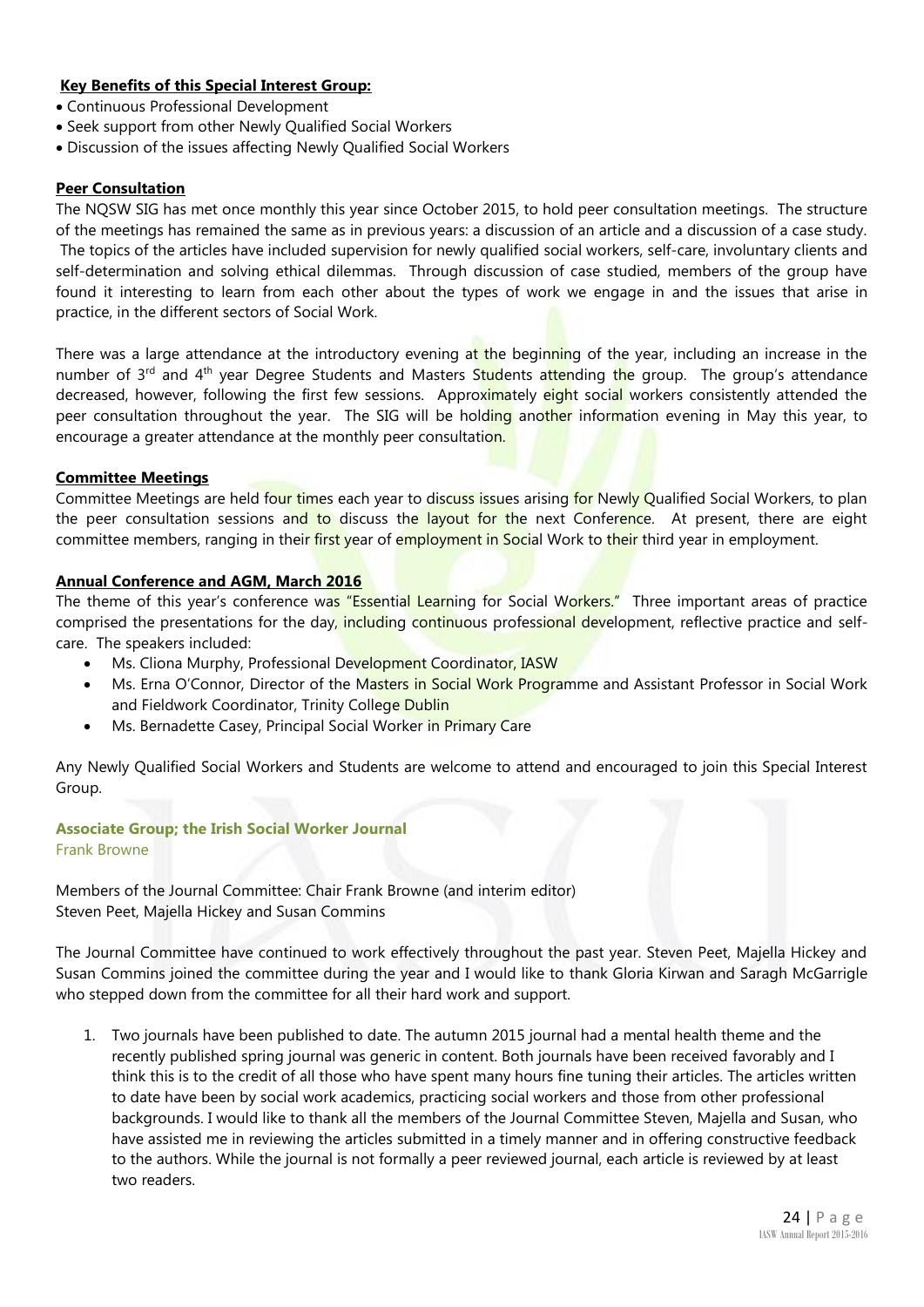- 2. The Journal Committee have updated the author guidelines which the committee believes will assist writers in submitting an article for publication. The guidelines set a standard in terms of the required structure and layout of articles, and this will facilitate more easily articles being made available via Lenus, the HSE open access repository for Irish health publications.
- 3. Sarah Donnelly who is Chair of the Practitioner Research Group has kindly agreed to be the guest editor for the summer journal 2016
- 4. I have in addition to being Chair of the journal committee also taken on the role of the interim editor of the journal until an editor is successfully recruited. IASW plans to advertise again for the position of editor of the journal later in the year. The new editor will join the committee as the fifth member

Finally, I would like to encourage all members of the IASW to consider submitting an article for publication. The Journal Committee welcomes both research based articles and also articles with a reflective practice focus. The Journal Committee will offer support and guidance as required. All articles published in the Irish Social Worker Journal are now available after six months, (with the author's permission) to Lenus the HSE open access repository for Irish health publications. This facilitates authors to disseminate their work to a much wider audience both in Ireland and internationally.

# **Associate Group; International Affairs Committee** John Brennan

Members: Kerry Cuskelly, Anna Deneher, Ineke Durville, Donal O'Malley, Maria Swan and John Brennan (Chairperson)

# *2018 Global Social Work and Social Development Conference: 'Environmental Sustainability and Community Development':*

During the year, the IAC members were engaged with partners from UCD, TCD, UCC, NUIG and the European Anti-Poverty Network in negotiating the bid for this conference to be held in 2018. The Local Organising Committee (LOC) met the three global organisations, IFSW IASSW and ICSW in Dublin in January 2016. The LOC also met representatives from the Korean 2016 global conference organising committee. It is hoped to finalise the formal agreement this Summer.

We aim to attract up to 2000 delegates from across the globe, so once this phase is complete, we will be winding up the planning activities and will be calling on interested members to get involved in this exciting project.

The next global social work and social development conference will be held in Seoul, Korea in late July 2016. John Brennan and Robin Hanan (EAPN) will attend this conference to promote the 2018 global social work and social policy conference in Dublin and give formal reports to the global organisations.

Ineke Durville and John Brennan met Carolyn Ewart, the Professional Officer with the Northern Ireland Association of Social Work (NIASW), a number of times during the year to discuss the involvement of NIASW in the 2018 conference.

# *IFSW Meeting in Athens on affects of austerity*

Maria Swan from the International Committee attended a successful two-day solidarity symposium in Athens in January. This was organised by the IFSW and involved the seven European countries most affected by austerity. Spanish colleagues are leading a follow-up project.

# **IFSW World Social Work Day 2016**

WSWD was celebrated on the 15.02.2016. A number of successful events were held across the country, including in Cork, Dublin, Galway and Waterford. All SIGs were invited to get involved. In Dublin, Kerry Cuskelly and Maria Swan led the IASW and the Schools of Social Work in TCD and UCD in a joint 'café' style event in the Children's Research Centre, TCD.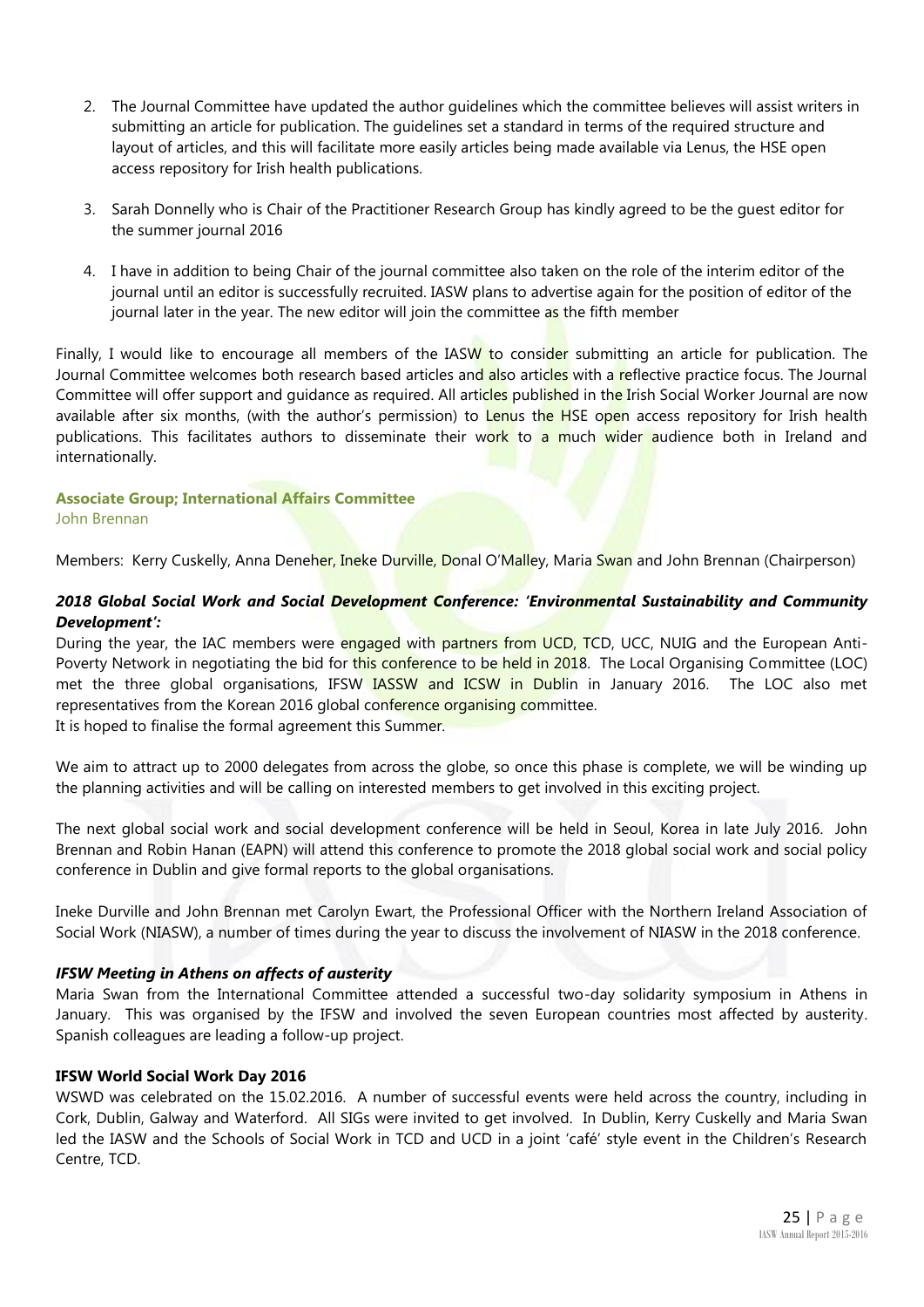# **USA Student Visit**

John Brennan met 20 social work students from Arizona in February 2016 while they are on a trip to Ireland.

# *IFSW Meetings*

*IFSW-European Delegate Meeting 2015:* Kerry Cuskelly, Maria Swan and John Brennan attended this meeting and conference held in Edinburgh in September. Kerry and John presented papers at the conference.

Of particular concern to delegates in Edinburgh was the plight of refugees from Syria and other strife torn countries. Some delegates are working directly with those arriving in Germany and Austria and they reported on the awful situation these people find themselves in. The IFSW-E issued a statement calling on the EU to show leadership and compassion.

*IFSW-Europe Delegate Meeting 2016:* Anna Deneher and John Brennan attended this two-day meeting in Zagreb, Croatia, in May. A comprehensive work programme for 2016-17 was agreed. More anon.

*IFSW Global Meeting:* John Brennan will attend this bi-annual meeting to be held in Seoul, South Korea in late June this year.

*IFSW-Europe Delegate Meeting 2017:* The next meeting will be held in Reykjavik, Iceland in May 2017. Also, the IFSW European Regional Conference will be held after this meeting. We have a number of abstracts submitted from IASW members.

# **EU Social Platform (SP):**

The SP continues to pursue a variety of social policy issues at EU level. This activity generates a good deal of documentation on issues of interest to social work – human rights, inclusion, equality, poverty, amongst others. IFSW-Europe participates in the preparation of position papers, attends meetings in Brussels, etc. There is a lot of work in this effort, so if anyone would be interested in being involved, please let me know.

The IAC contributed to work on developing IFSW strategies/policy on the TTIP negotiations. During the year, the IFSW issued a statement calling on national governments to protect public services by excluding them completely from these treaties. The situation is complicated by the complexity of public services across Europe today where the likes of the HSE pays private-for-profit agencies to provide services as well as directly providing them.

*ENS4Care Project:* The initial phase of this EU funded ICT project undertaken jointly by the European Federation of Nurses and the IFSW-E was completed in December 2015. It is hoped to develop a further project, as part of the Horizon 2020, in the area of integrated health and social care.

## **IAC Webpage on the IASW Website**

Follow events and updates on our work on our webpage.

Finally, many thanks to Danielle and Clíona in the IASW office for all of their support to the committee during the year.

# **Affiliated Group; Head Medical Social Workers Group** Amanda Casey

**Chairperson:** Amanda Casey, HMSW Mater Hospital **Vice Chairperson:** Carol de Wilde, HMSW St Colmcilles Hospital **Secretary:** Anne O'Loughlin, HMSW, National Rehabilitation Hospital

The HMSW forum is an affiliated group of the IASW made up of HMSWs from hospitals across Ireland. Acute, postacute, maternity, children's and rehabilitation hospitals are represented as well as hospices and private hospitals. A formal decision was made by the group to extend membership to senior MSWs either in stand-alone posts or who have management responsibilities in the absence of a head/principal post. The group has membership from over 34